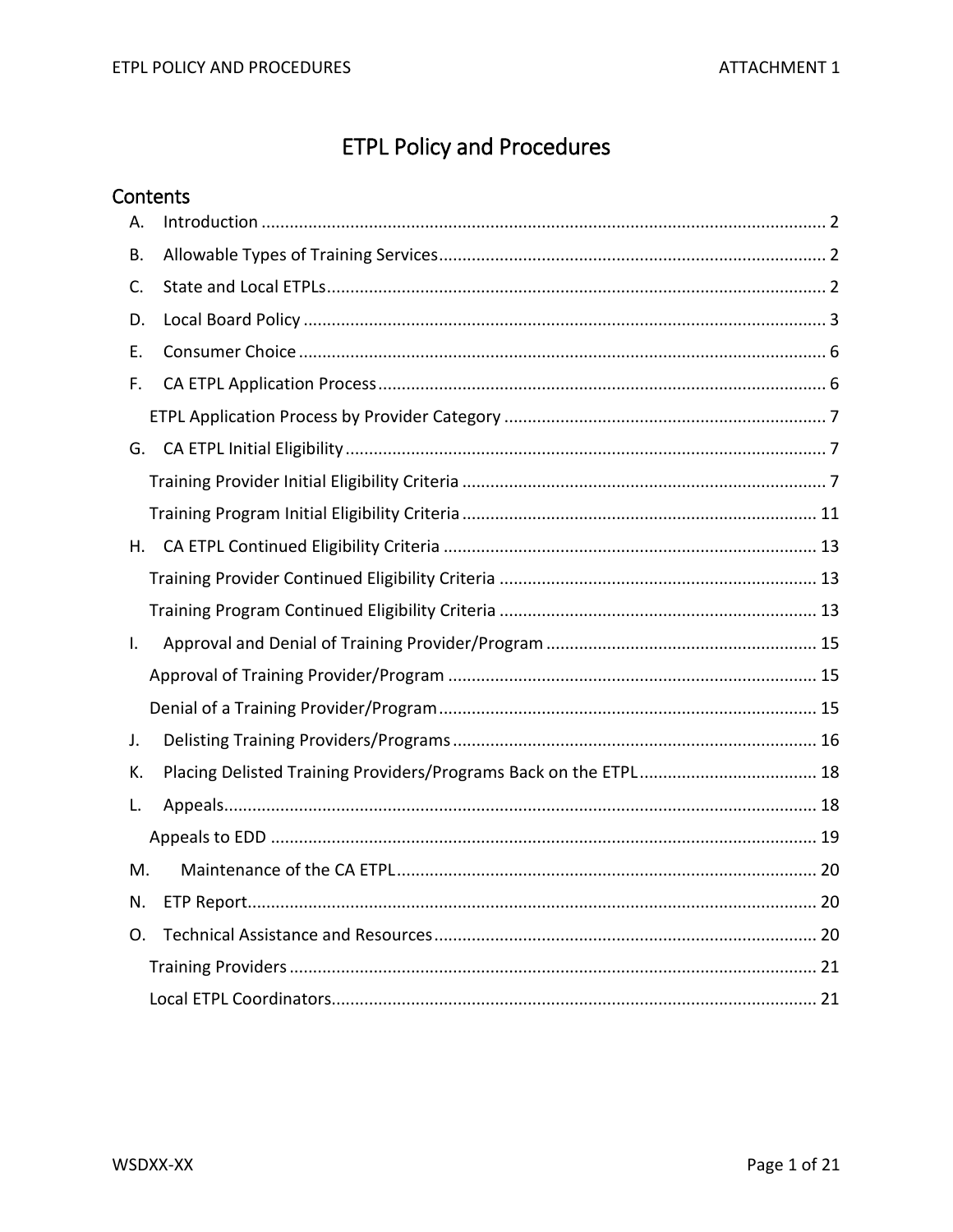# <span id="page-1-0"></span>**A. Introduction**

This policy establishes the types of allowable training services, consumer choice, the difference between the state and local Eligible Training Provider List (ETPL), the requirement for Local Workforce Development Boards (Local Boards) to establish an ETPL policy, eligibility criteria and procedures for initial and continued eligibility for Eligible Training Providers (ETP) and programs, the federally mandated Eligible Training Provider Performance Report (ETP Report), and the roles and responsibilities of the Local Boards and the Employment Development Department (EDD) in maintaining the integrity of the state ETPL.

This document contains detailed information on initial and continued eligibility requirements, and the roles and responsibilities of the Local Boards, and the EDD in maintaining the integrity of the state ETPL and the quality of the training programs offered on it.

# <span id="page-1-1"></span>**B. Allowable Types of Training Services**

The following are the allowable types of training for the *Workforce Innovation and Opportunity Act* (WIOA) Title I program:

- a. Occupational skills training, including nontraditional employment.
- b. On-the-Job Training (OJT).
- c. Incumbent Worker Training (IWT).
- d. Programs that combine workplace training with related instruction, which may include cooperative education programs.
- e. Training programs operated by the private sector.
- f. Skill upgrading and retraining.
- g. Entrepreneurial training.
- h. Job readiness training provided in combination with the training services described in (a) through (g) above.
- i. Adult education and literacy activities, including activities of English language acquisition and integrated education and training programs, provided concurrently or in combination with services provided with the training services described in (a) through (g) above.
- j. Customized training conducted with a commitment by an employer, or group of employers, to employ an individual upon successful completion of the training.

While all of the above are allowable training services under WIOA, service types b, c, and j are not required to be on the ETPL.

# <span id="page-1-2"></span>**C. State and Local ETPLs**

Local Boards and the EDD are responsible for working together to identify ETPs for the state ETPL. The state ETPL creates a pool of ETPs that Local Boards can utilize to establish their local ETPL. In California, the state ETPL is called the California (CA) ETPL.

Each Local Board must maintain a local list of training providers and programs. Local Boards may add additional local requirements for providers and/or programs (except for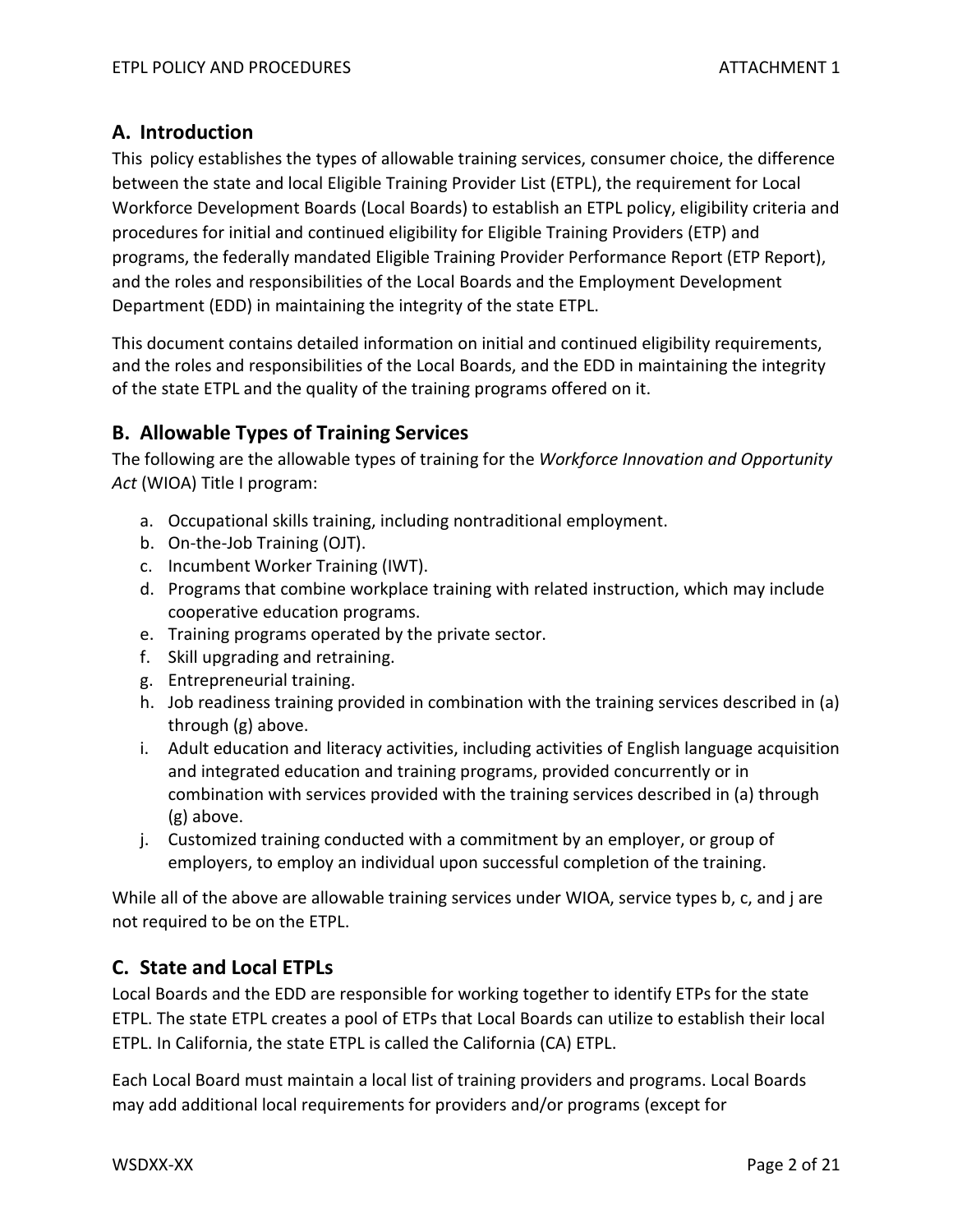apprenticeship programs) to be eligible on the local ETPL. Local Boards must include all CA ETPL approved apprenticeship programs on their local ETPL. Adding additional local requirements may result in providers that are on the CA ETPL, but may not be eligible for inclusion on the local ETPL. While additional requirements may be added for the local ETPL, Local Boards may only include training providers on their list that are approved for the CA ETPL.

If the Local Board is reviewing provider and/or program applications for inclusion on the ETPL, the Local Board must conduct the state eligibility review first, and then determine eligibility for inclusion on their local ETPL. When conducting the state eligibility review, the Local Board must do so using only the state's requirements, and not the Local Board's additional requirements.

Local Boards that do not add additional requirements must include all of the providers/programs on the CA ETPL on their local ETPL, whereas Local Boards with additional requirements may have a subset of the state list as depicted in the diagram below:



Note – Providers on the local ETPL must be on the CA ETPL.

Note – Additional functionality is being added to the CalJOBS<sup>SM</sup> system to enable Local Boards to identify the training providers and programs approved for their local ETPL.

# <span id="page-2-0"></span>**D. Local Board Policy**

Each Local Board must develop local policies that provide sufficient consumer protection and oversight of training providers. These policies must meet the minimum requirements of the procedures outlined in this Directive, and may include additional requirements as deemed appropriate by the Local Board. Such policies must include, but are not limited to, processes that achieve the following:

- Ensure participants can avail themselves of, and are made aware of, grievance/complaint procedures. Please reference Workforce Services Directive *WIOA Grievance and Complaint Resolution Procedures* [\(WSD18-05\)](https://www.edd.ca.gov/jobs_and_training/Active_Directives.htm) for guidance.
- Recover WIOA training funds. Please reference *Recovery of WIOA Tuition and Training*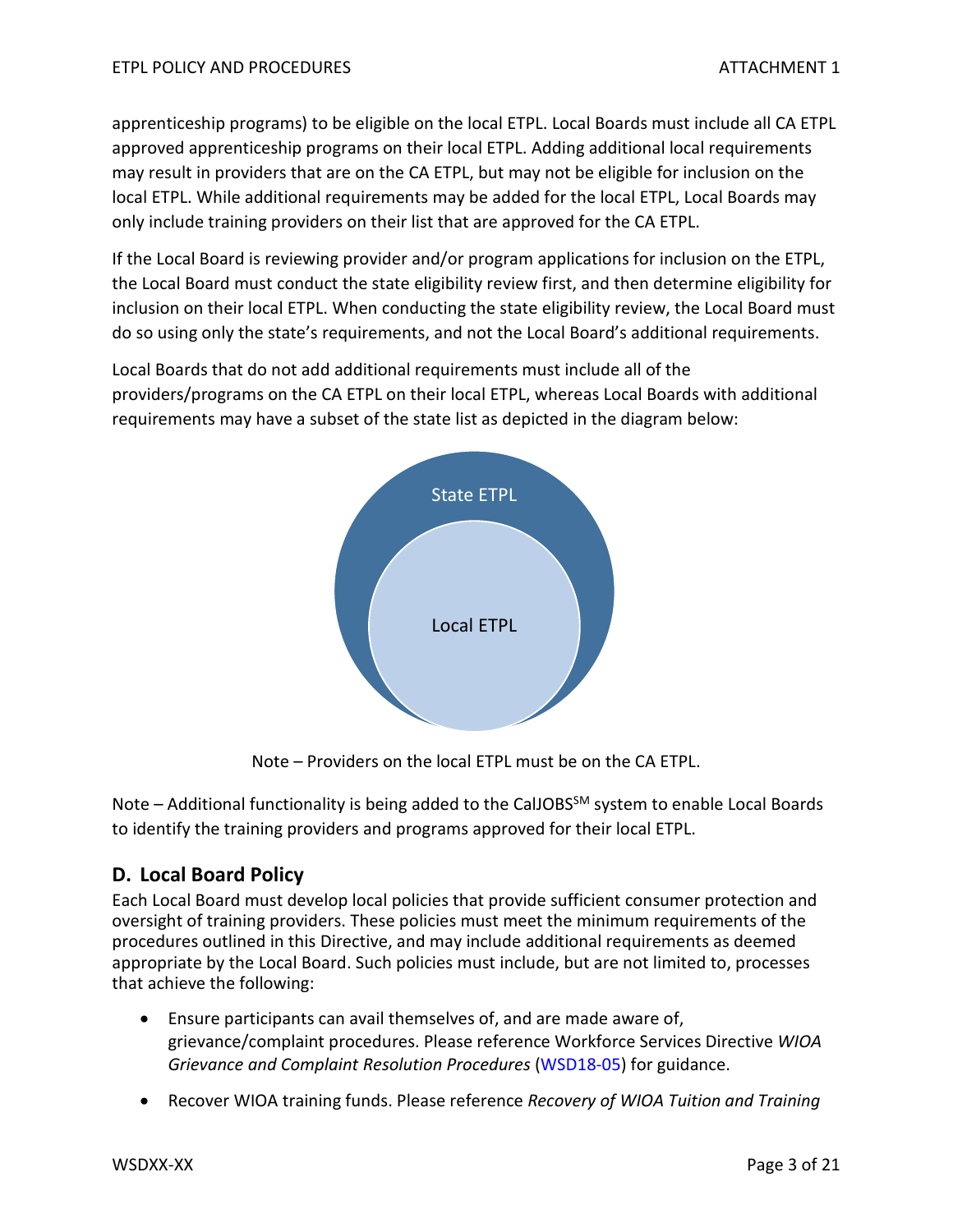*Refunds* [\(WSD19-10\)](https://www.edd.ca.gov/jobs_and_training/Active_Directives.htm) for guidance on recovering training funds.

- Outline any additional eligibility requirements providers and/or programs (except apprenticeship programs) must meet to be listed on the local ETPL.
	- $\circ$  These requirements must support the creation of a list that ensures provider performance, job-driven training, informed consumer choice, continuous improvement, and cost-effective investment of public funds.
	- o Requirements may include, but are not limited to:
		- Additional performance requirements.
		- **Program location.**
		- **Accreditation requirements.**
		- Cost.
- Include the timeline for initial and continued eligibility review for inclusion on the local ETPL.
	- $\circ$  Continued eligibility review for the CA ETPL must be completed annually, and review for the local ETPL must be completed at least once every two years.
	- o Within the federally required timeline in the previous bullet, Local Boards have discretion on when they conduct initial and continued eligibility for inclusion on the local ETPL. The following are just a few examples of options for local review:
		- **Review entire local ETPL every two years.**
		- Review each provider/program annually.
		- **Review on the anniversary of when the provider/program established** continued eligibility on the local ETPL.
- Process for delisting training provider/programs from the local ETPL.
- Provide comparable training opportunities if the training provider goes out of business. If the training provider is a Bureau of Private Postsecondary Education (BPPE) approved provider, the policy should include the requirement to coordinate with BPPE'[s Office of](https://www.osar.bppe.ca.gov/)  [Student Assistant Relief.](https://www.osar.bppe.ca.gov/)
- Ensure training programs lead to at least one of the following: 1) credentials and/or certificates valued by employers, or 2) training-related employment as a result of gaining measurable technical skills for a specific occupation. This requirement ensures that training programs lead to high-quality jobs, as described in the California Unified Strategic Workforce Development Plan. Job quality serves the workforce development system and broader public sector by protecting investments in training. Please see *ETPL Definitions* (Attachment 2) for a definition of a postsecondary credential, as well as a definition of a training program that leads to employment.
	- o Please note, a program on the ETPL that only leads to employment will negatively affect a Local Board's Credential Attainment rate, since all individuals in an education or training program are included in the measure. Please refer to *CalJOBS Activity Codes* [\(WSD19-06\)](https://www.edd.ca.gov/jobs_and_training/Active_Directives.htm) Attachment 3 for a list of activity codes that place individuals into the Credential Attainment performance measure.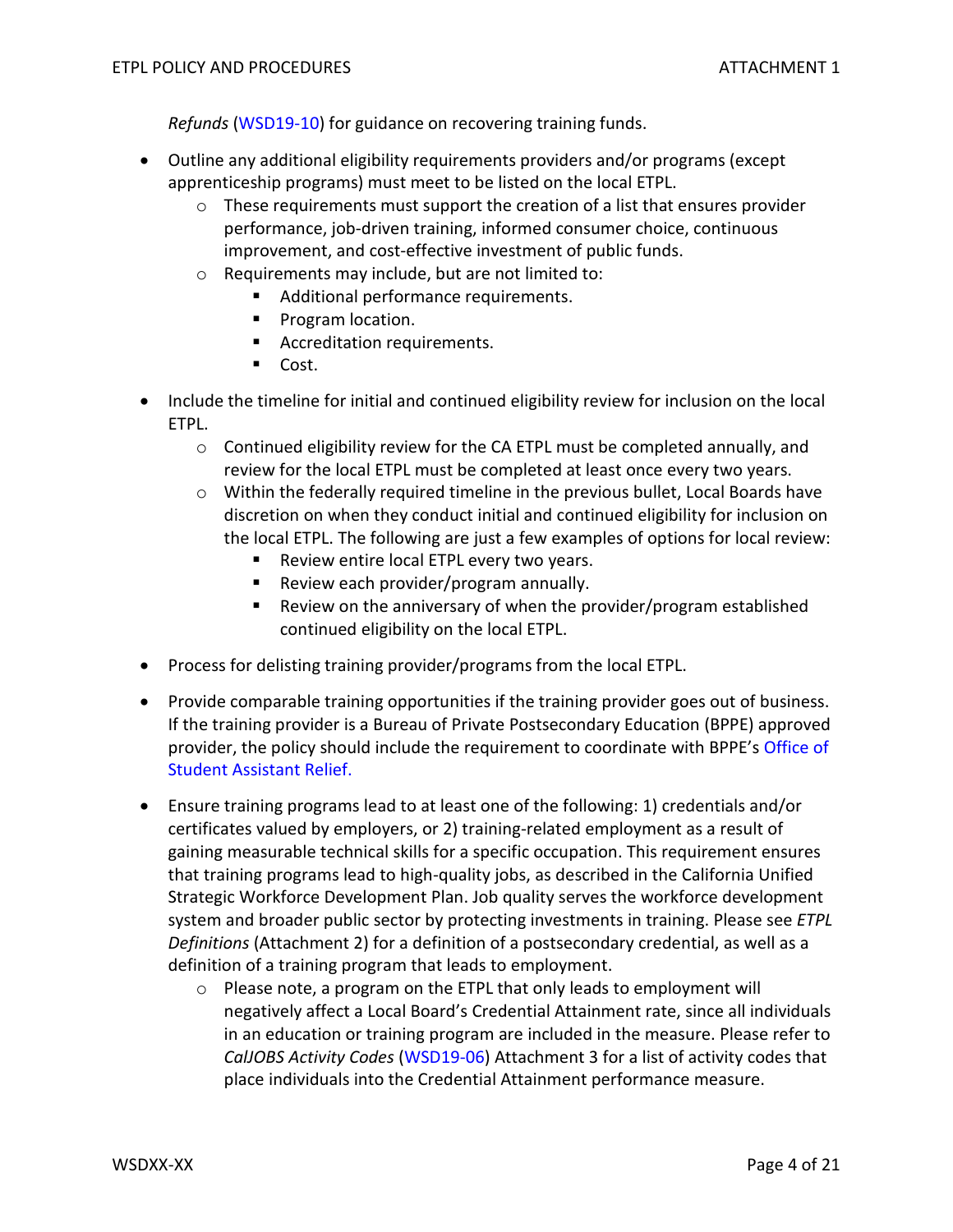- Verify and document participant attendance at regular intervals throughout the length of the training program. Per [WSD19-10,](https://www.edd.ca.gov/jobs_and_training/Active_Directives.htm) the Local Board should check with the training provider to ensure clients are still in the training program each month. If not able to check monthly, the Local Board must check at least quarterly.
- Require providers to maintain sufficient records and to make these records available for monitoring or audit by either the Local Board and/or the state.
- Ensure there are no conflicts of interest between the Local Board and the provider, which includes, but is not limited to the following:
	- o A prohibition on the payment of referral fees by training providers to Local Board staff, including America's Job Center of California<sup>SM</sup> (AJCC) operator staff.
	- $\circ$  Decisions made by the Local Board regarding ETPs and their programs is in compliance with WIOA Section 107(h).
- Outline the requirement of the Local Board to keep all training provider and program eligibility documents (either physical or electronic), and the process to provide them to the EDD within five business days, if requested.
- Explain the Local ETPL Coordinator's responsibilities, which, at minimum, must include the following:
	- $\circ$  Requirement to provide technical assistance to all training providers with programs located within the Local Workforce Development Area (Local Area) seeking to be listed on the CA ETPL.
	- $\circ$  Requirement for reviewing and approving or denying providers and programs for initial eligibility in a timely manner:
		- The review must include eligibility for the CA ETPL that meets requirements outlined in this Directive.
		- The review must include eligibility for the local ETPL that meets requirements outlined in the Local Board's local ETPL policy.
	- $\circ$  Requirement for reviewing and approving or denying providers and programs for continued eligibility in a timely manner:
		- The review must include eligibility for the CA ETPL that meets requirements outlined in this Directive.
		- The review must include eligibility for the local ETPL that meets requirements outlined in the Local Board's local ETPL policy.
	- o Method and timeline for notifying providers if they or their program(s) are removed from the CA and/or local ETPL.
- Describe the appeal process that meets the requirements outlined in this Directive.

In addition, Local Board policies shall include the following for training providers who are deemed exempt per California Education Code (CEC) [Section 94874,](https://leginfo.legislature.ca.gov/faces/codes_displaySection.xhtml?sectionNum=94874.&lawCode=EDC) and are not regionally accredited by an accrediting institution:

• Verification of the instructor's credentials or experience.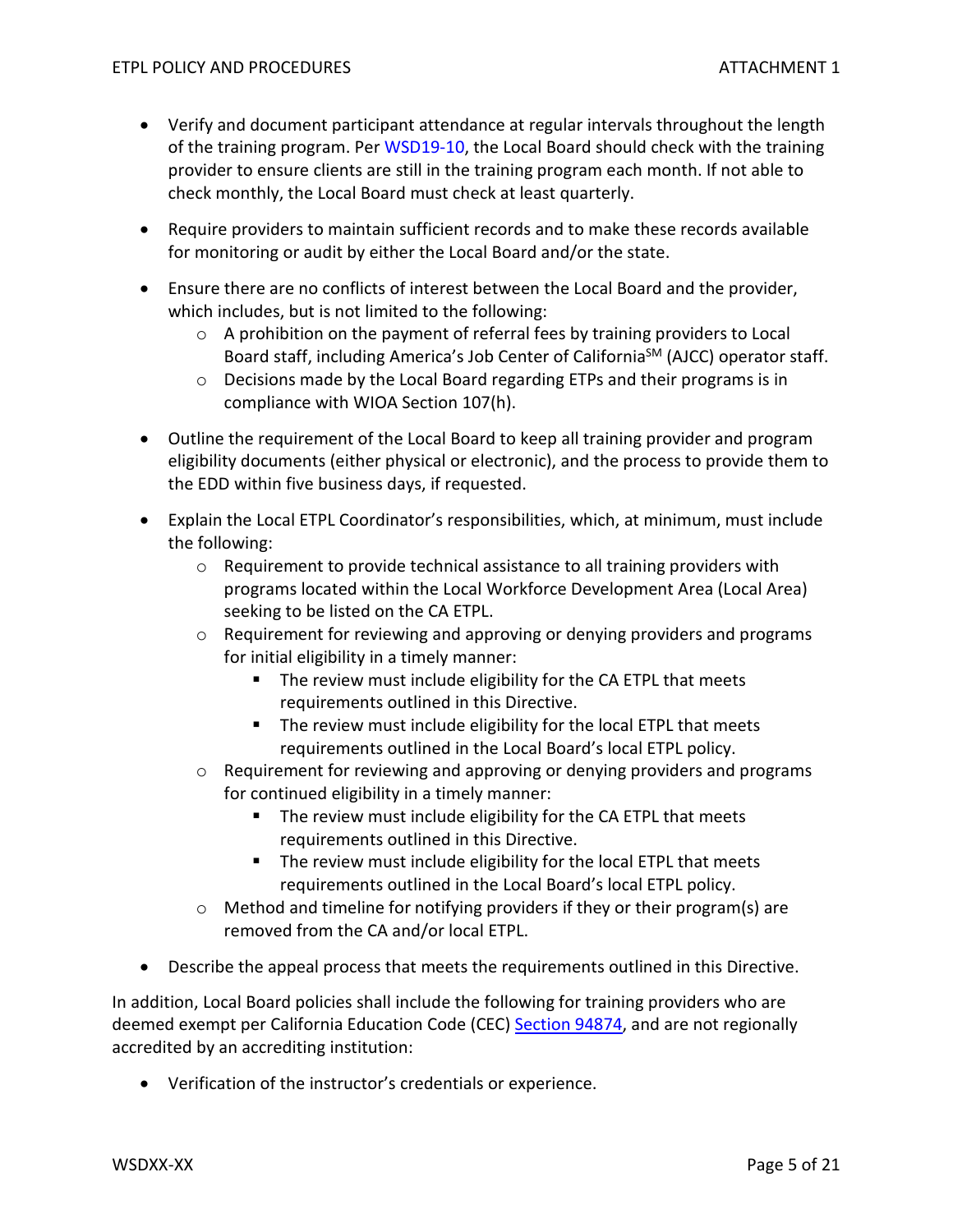- Ensure the financial stability of the training provider.
- Annual inspection of the schools or training programs.
- Ensure actual instruction is taking place.
- Ensure instructional equipment and instruction meet current industry standards.

*Local Boards may delegate their responsibility of the ETPL to another Local Board to act on their behalf in making nominations for training providers and programs to be listed on the CA ETPL, and the creation of their local ETPL. To delegate, or cancel an existing delegation, please complete and submit the ETPL Local Board Delegation and Cancelation Form (Attachment 3). Any Local Boards that delegate their ETPL responsibilities to another Local Board must complete this form annually between July 1st and July 30th. Due to the signature requirement (physical or electronic signature), this form should be emailed as an attachment.*

## <span id="page-5-0"></span>**E. Consumer Choice**

Training services must be provided in a manner that maximizes informed consumer choice in selecting an eligible provider and program. Each Local Board must make the local ETPL available to customers. Additionally, the Local Board must make available information identifying ETPs for OJT, customized training, and IWT.

After consultation with a career planner, an individual who has been determined eligible for training services may select an ETP from the Local Board's local ETPL. Unless the program has exhausted training funds for the program year, the Local Board must refer the individual to the selected provider, and establish an Individual Training Account (ITA) for the individual to pay for training. A referral may be carried out by providing a voucher or certificate to the individual to obtain training. The cost of the referral of an individual with an ITA to a training provider is paid by the applicable Adult, Dislocated Worker, or Youth program.

## <span id="page-5-1"></span>**F. CA ETPL Application Process**

For a provider to be listed on the CA ETPL, the provider must have its information entered into the CalJOBS ETPL module. It is the Local ETPL Coordinator's role to provide assistance and guidance to training providers who register in CalJOBS. Once all necessary information is entered, the Local ETPL Coordinator must review and nominate the training provider and/or program to the State ETPL Coordinator for inclusion on the CA ETPL ensuring all information provided is complete, accurate, and current, and is in alignment with this Directive.

The EDD will review applications for the CA ETPL within 30 days of receipt from the Local Board.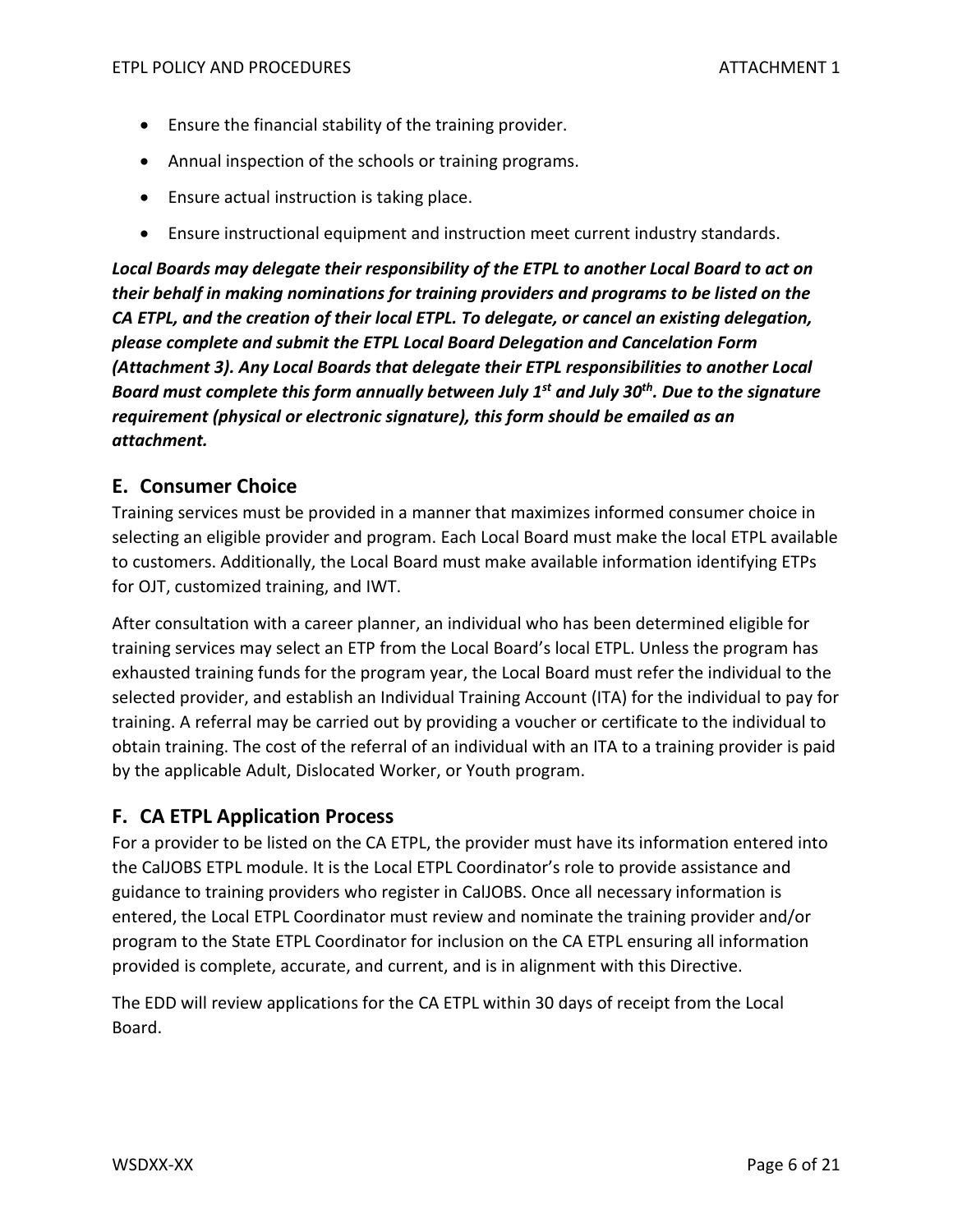Once the provider and/or program is approved and included on the CA ETPL, the Local Board must review, and approve or deny the training provider for inclusion on their local ETPL ensuring all information is in alignment with their Local Board policy.

## <span id="page-6-0"></span>**ETPL Application Process by Provider Category**

#### *1. In-State Training Provider*

All training providers that have a training site(s) in CA and wish to be listed on the CA ETPL are required to be registered in CalJOBS. The training provider shall provide all the training provider information required in the CalJOBS ETPL module. The training provider must upload a signed *CA ETP Assurances Form* (Attachment 4) to the documents section of the Provider Profile in CalJOBS.

If the in-state training provider is a Department of Labor (DOL) Registered Apprenticeship or California Department of Industrial Relations (DIR), Division of Apprenticeship Standards (DAS) approved apprenticeship, please see the *Training Provider Initial Eligibility* section below.

*Local Boards must review and nominate a provider headquartered in their Local Area for the CA ETPL if the provider meets state eligibility requirements. If a provider has multiple locations, the Local Board(s) in the area of the provider locations must nominate the program(s) to the State ETPL Coordinator.* 

#### *2. Distance Education Training Providers*

All Distance Education training providers that wish to be listed on the CA ETPL are required to be registered in CalJOBS. The training provider shall provide all the training provider information required in the CalJOBS ETPL module. The training provider must upload a signed *CA ETP Assurances Form* (Attachment 4) to th[e documents section of](mailto:documents%20section%20of%20the%20Provider)  [the Provider](mailto:documents%20section%20of%20the%20Provider) Profile in CalJOBS. The State ETPL Coordinator will determine if a Distance Education training provider is eligible to be on the CA ETPL using the eligibility criteria in this Directive. If a Local ETPL Coordinator is contacted by a Distance Education training provider, the provider should be referred to [wsbetpl@edd.ca.gov](mailto:wsbetpl@edd.ca.gov) for assistance.

#### *3. Out-of-State Training Providers*

All training providers, other than Distance Education training providers, that have training sites located only outside of CA cannot be listed on the CA ETPL. Local Boards cannot utilize an ITA or a direct contract with out-of-state training providers.

Please reference the *CalJOBS ETPL Module Guide Card* (Attachment 5) for detailed information on the CalJOBS process for registering new training providers.

## <span id="page-6-1"></span>**G. CA ETPL Initial Eligibility**

#### <span id="page-6-2"></span>**Training Provider Initial Eligibility Criteria**

Initial eligibility applies to providers previously not listed on the CA ETPL under the WIOA or the *Workforce Investment Act of 1998* (WIA). The initial eligibility period is one year (365 days). The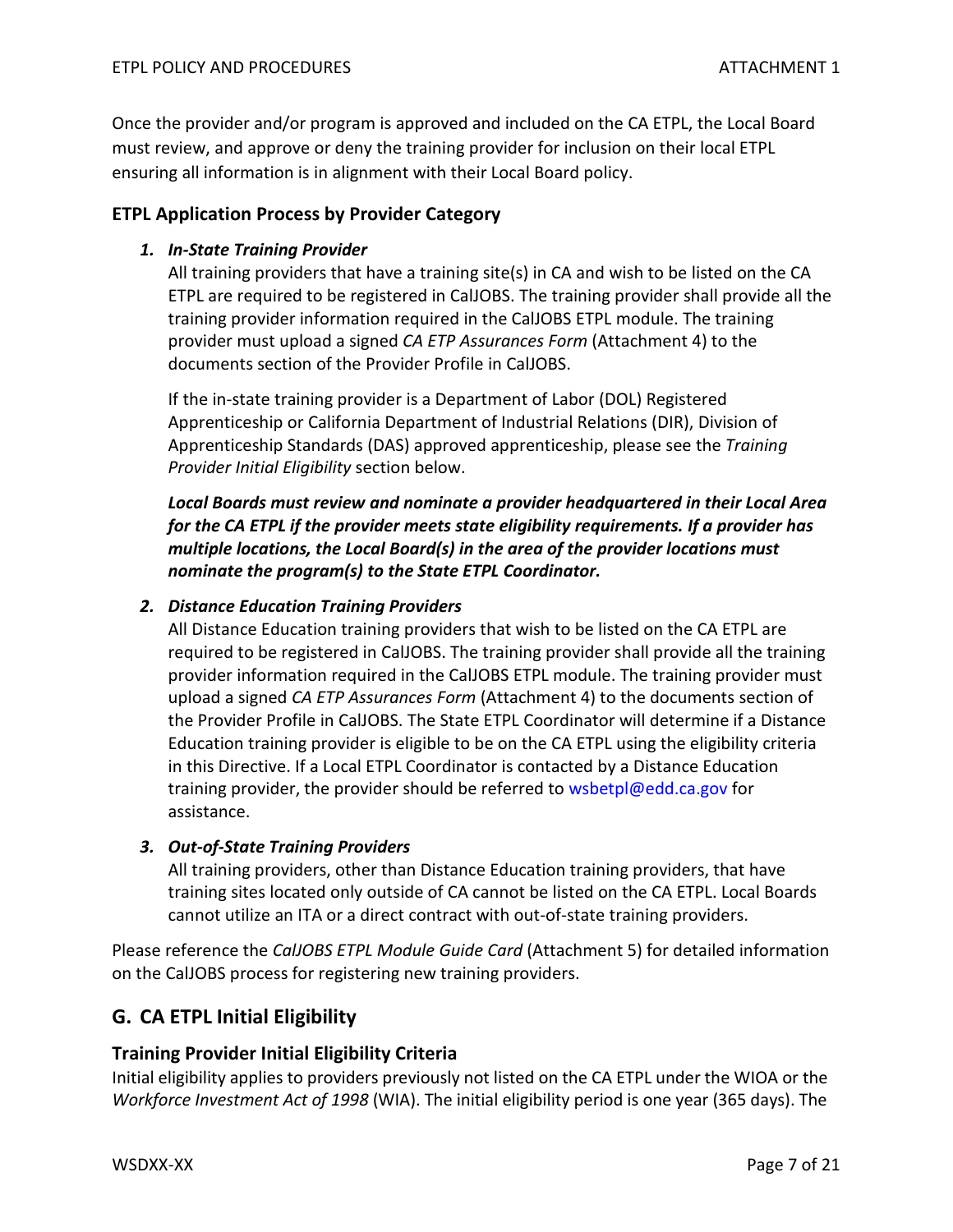Local ETPL Coordinator is responsible for reviewing the training provider's initial eligibility prior to nominating for inclusion on the CA ETPL.

The following institution types are eligible for inclusion on the CA ETPL:

- 1. Adult education secondary schools, as long as the activities are provided in combination with occupational skills training.
- 2. Pre-apprenticeship and apprenticeship providers.
- 3. Private postsecondary institutions.
- 4. Public postsecondary institutions.

The initial eligibility process for each for the training provider types listed above is based on the following:

#### *1. Adult Education Secondary Schools*

Training provider must be an eligible provider of adult education and literacy activities under Title II of WIOA. Adult education and/or literacy activities must be offered concurrently, or in combination with, occupational skills training. A list of Title II providers can be found on th[e California Department of Education](https://www.cde.ca.gov/) (CDE) website.

#### *2. Pre-apprenticeship and Apprenticeship Providers*

*a. Pre-apprenticeship Provider*

Training providers must have a letter of commitment from a DOL registered or DIR DAS approved apprenticeship program. To be listed on the CA ETPL, the pre-apprenticeship program must award an industry-recognized credential or certificate. *The state will not enter information on pre-apprenticeship training programs; this information will be entered by Local Boards, if necessary.*

Pre-apprenticeship programs are considered Individualized Career Services under WIOA, and thus are not required to be on the ETPL. Pre-apprenticeship programs that do not result in an industry-recognized credential or certificate cannot be listed on the ETPL; however, those pre-apprenticeship programs that do provide an industry-recognized certificate or credential can be listed on the ETPL and used in conjunction with an ITA. The California Workforce Development Board (State Board) and each Local Board must ensure that federal WIOA funds awarded for pre-apprenticeship training in the building and construction trades fund programs and services that follow the Multi-Craft Core Curriculum (MC3) implemented by the CDE and that develop a plan to help increase the representation of women in those trades. WIOA prohibits Title I funds from being used for "construction, purchase of facilities or buildings, or other capital expenditures for improvements to land or buildings except with prior approval."

*b. DOL Registered Apprenticeships and DIR DAS Approved Apprenticeships* DOL registered apprenticeships and DIR DAS approved apprenticeships are automatically eligible to be listed on the CA ETPL and do not have any eligibility requirements. The state will reach out to new apprenticeship programs to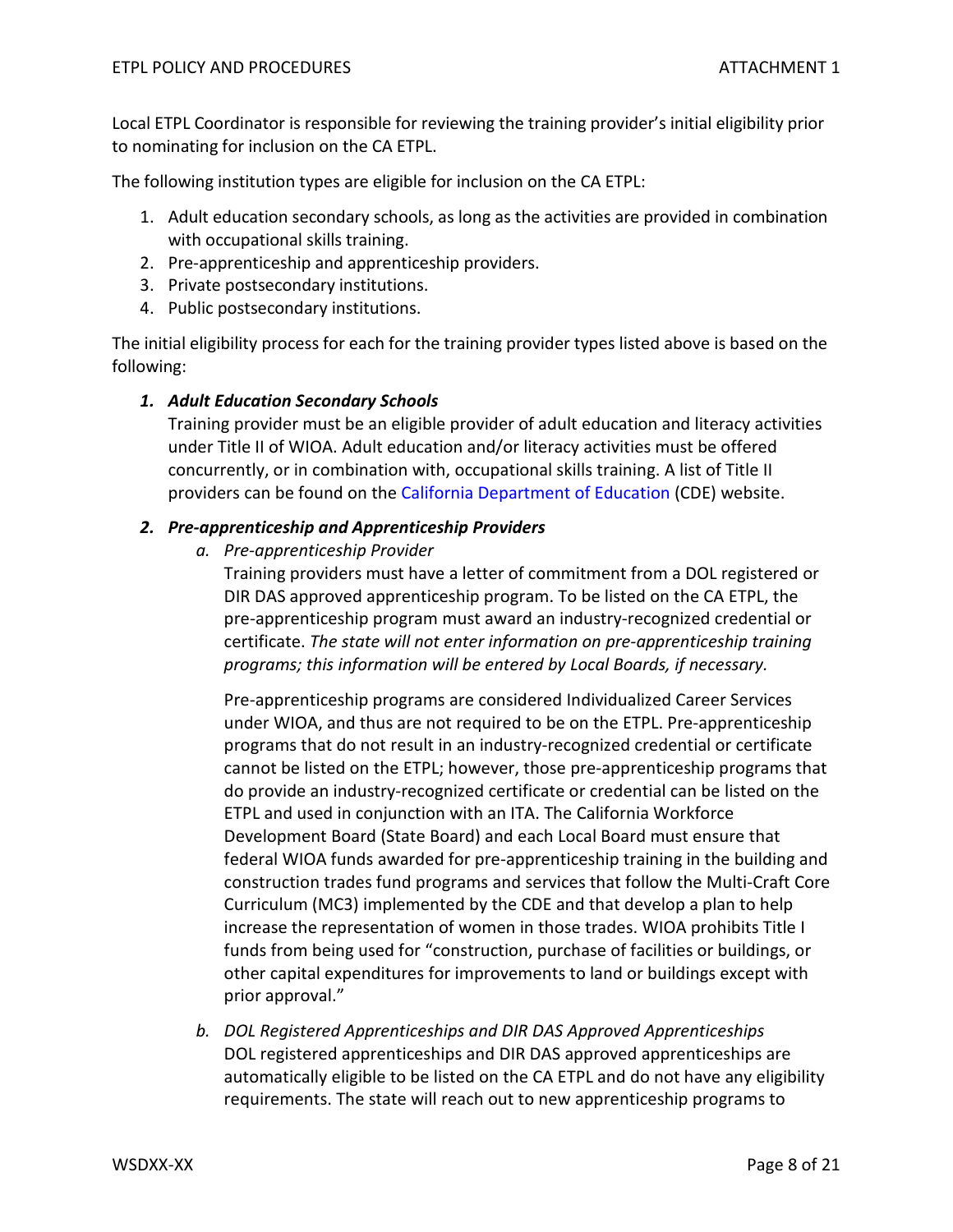inform them of the opportunity to join the CA ETPL. If the provider opts into the ETPL, the apprenticeship program will be placed on the ETPL by the state.

The State Board and Local Boards shall, to the maximum extent feasible, coordinate their pre-apprenticeship and apprenticeship training programs with one or more DIR DAS approved apprenticeship for the occupation and geographic area.

*3. Private Postsecondary Institutions (for-profit or non-profit) Training providers be must be accredited by the Accrediting Commission for Schools (ACS) Western Association of Schools and Colleges (WASC); the WASC Senior College and University Commission (SCUC); have current BPPE Approval to Operate; current Verification of Exemption by BPPE; or are deemed exempt per California Education Code (CEC) [Section 94874.](https://leginfo.legislature.ca.gov/faces/codes_displaySection.xhtml?sectionNum=94874.&lawCode=EDC)* 

*Note that providers who are deemed exempt are not required to have a Verification of Exemption. However, if EDD is unable to determine the specific exemption that the provider falls under, then EDD reserves the right to request that the provider obtain a Verification of Exemption from the BPPE.* 

*Providers that fall under exemptions (a), (d), (f), or (h) of CEC Section 94874 are not eligible for the ETPL.* 

*A Distance Education provider without a physical presence in California that offers postsecondary distance education to California students for a fee must be registered with the BPPE. Private Distance Education higher education institutions that are degree granting, non-profit, and accredited are not required to register with BPPE, but must be accredited by the Accrediting Commission for Schools (ACS) Western Association of Schools and Colleges (WASC), the WASC Senior College and University Commission (SCUC), or an agency recognized by the U.S. Department of Education.* For more information on the BPPE Out-of-State Institution registration, please see the [BPPE Out-of-State Institution Registration](https://www.bppe.ca.gov/schools/outofstate_reg.shtml) webpage.

For a directory of accredited schools, please visit [ACS WASC](https://www.acswasc.org/) and [WASC SCUC.](https://www.wscuc.org/)

For more information regarding BPPE Approval to Operate, or current Verification of Exemption, please visit the [BPPE](https://www.bppe.ca.gov/) website. If the training provider has a BPPE Approval to Operate, Verification of Exemption, or Out-of-State Institution Registration, the document must be uploaded to the documents section of the Provider Profile in CalJOBS.

#### *4. Public Postsecondary Institutions*

*a. Public Postsecondary Community Colleges Training providers must be accredited by the WASC Accrediting Commission for Community and Junior Colleges (ACCJC). The following website can be utilized to search for the WASC ACCJC accredited colleges:* [WASC ACJCC.](https://accjc.org/)

*For public postsecondary community colleges not WASC ACCJC accredited, but*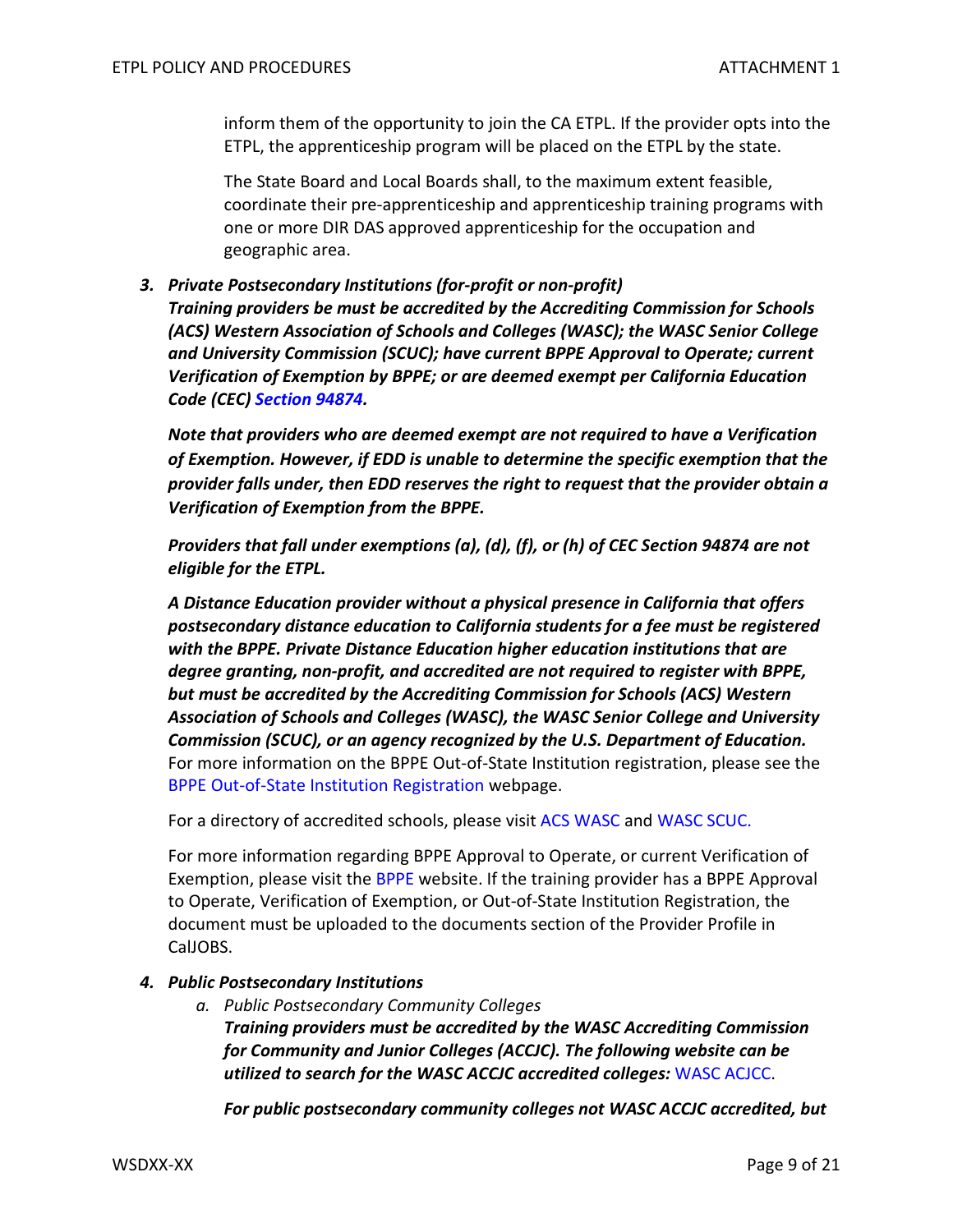*are currently in the initial accreditation process, the Local Board can nominate the training provider, and the State Board and the EDD will determine whether the community college meets the training provider initial eligibility criteria.*

*b. CA State University (CSU) and University of CA (UC) Training providers must be accredited by the WASC SCUC. The following website can be utilized to search for WASC SCUC accredited colleges:* [WASC](https://www.wscuc.org/)  [SCUC.](https://www.wscuc.org/)

In addition to the above requirements, all training providers (with the exception of apprenticeship programs) must meet the following:

- All training providers are subject to the Equal Opportunity and Nondiscrimination requirements found in Section 188 of WIOA. All Local Boards must ensure a training provider is in compliance prior to nominating the training provider to be on the CA ETPL. Equal Opportunity and Non-Discrimination procedures should be posted at the AJCC and approved training providers' facilities, and provided to each participant upon enrollment in a CA ETPL training program. It is critical for Local Boards to utilize EDDprovided monitoring tools to evaluate the providers, and to upload appropriate documents to the documents section of the Provider Profile in CalJOBS. It is also important to note that all site locations for a provider must be in compliance with WIOA Section 188. For more information, refer to *Nondiscrimination and Equal Opportunity Procedures* [\(WSD17-01\)](https://www.edd.ca.gov/jobs_and_training/Active_Directives.htm).
- Provide information supporting the provider's partnership with business. This may include information about the quality and quantity of employer partnerships.
- Enter program(s) of training services into CalJOBS. The training provider should only enter the program(s) desired to be on the CA ETPL. If the program is offered with multiple modes of delivery, curriculum, or course lengths, the program must be entered separately for each variation. Please reference *ETPL Definitions* (Attachment 2) for the definition of a *Training Program*.
- A signed copy of the *CA ETP Assurances Form* (Attachment 4) is uploaded to the documents section of the Provider Profile in CalJOBS.

Once the training provider completes the CA ETPL application on CalJOBS, the Local ETPL Coordinator is responsible for reviewing the provider's information and either denying their inclusion on the CA ETPL, or nominating them for review by the State ETPL Coordinator through the CalJOBS approval process. The Local ETPL Coordinator must review and nominate, or deny a training provider profile within 30 days of the completed application date.

The Local Board that contains the headquarters of the provider is responsible for nominating the provider profile. Please reference the *Approval or Denial of Training Provider/Program* section of this attachment for additional information.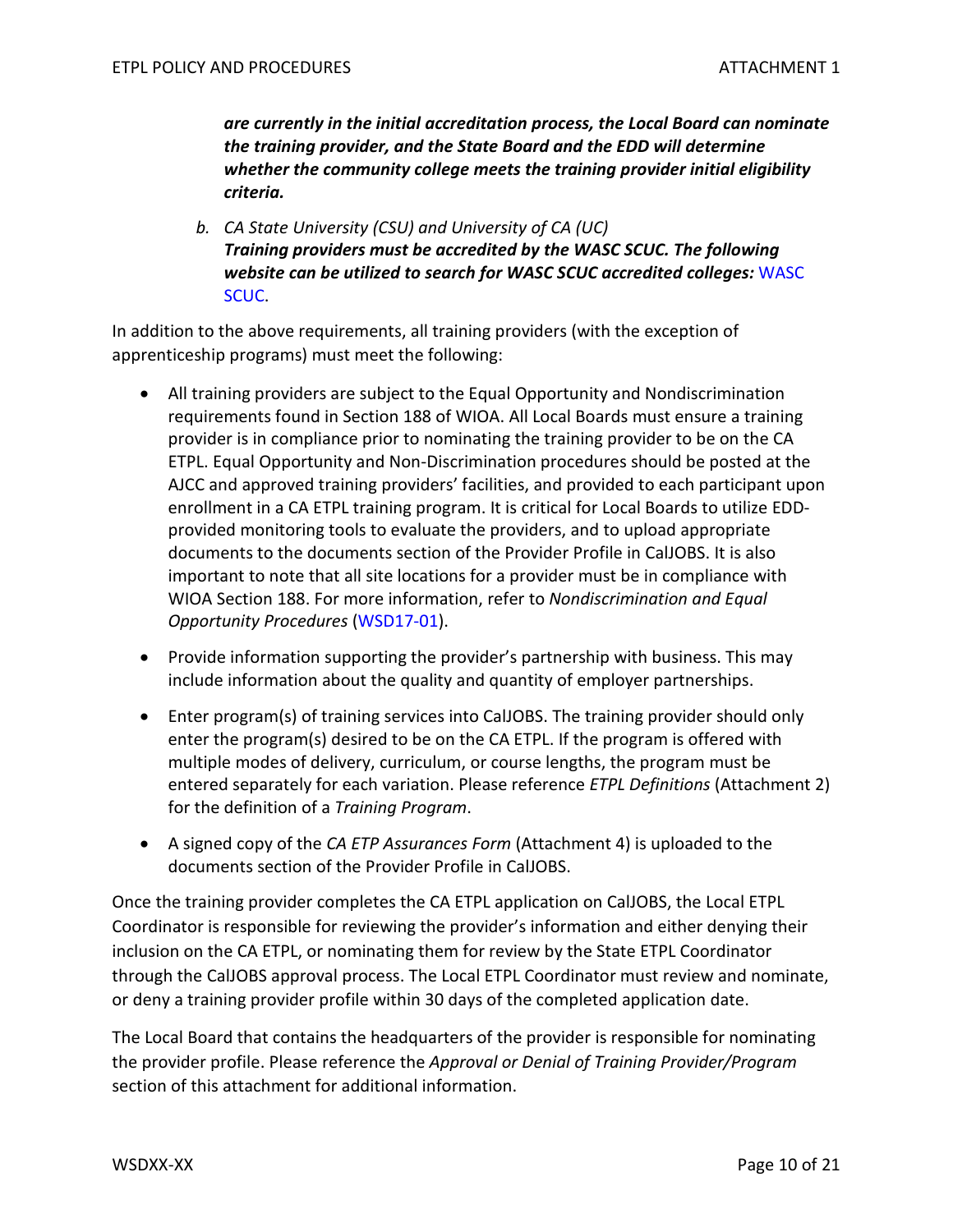## <span id="page-10-0"></span>**Training Program Initial Eligibility Criteria**

Initial eligibility applies to a program previously not listed on the CA ETPL under the WIOA or the WIA. The initial eligibility period is one year (365 days). After a training provider meets the training provider initial eligibility criteria listed above, been nominated by the Local Board, and approved by the State ETPL Coordinator, each individual training program must meet the following requirements to be listed on the CA ETPL:

- The training program must be for occupations in in-demand industry sectors identified by the state, region, or Local Board. In-demand or priority industry sector information must be verified with the State Board and/or Local Board.
- The training program provides training services that lead to an industry-recognized credential, national or state certificate, or degree, including all industry appropriate competencies, licensing and/or certification requirements, or employment in a specific occupation after receiving measurable technical skills. Please note the training program does not have to issue the credential, but the training program should prepare the individual to obtain the credential. For example, a Class A Truck Driving program does not issue the Class A driver's license, but it should prepare the individual to pass the state-issued exam to obtain the license. For more information on if a training leads to an industry-recognized credential, please see DOL's [Credential Attainment Decision](https://wioacredentialtool.safalapps.com/)  [Tree.](https://wioacredentialtool.safalapps.com/)
- The cost in the Cost Details tab in the program wizard should match the cost of a member of the general public enrolling in the program without assistance from WIOA. This information should be available in the provider's brochure or website. If the Local Board works out a different cost with the provider, then the cost information in the training activity code will need to be updated to reflect the different cost.
- The mode of instruction, and class schedule(s) are consistent with the provider's advertised brochure/website. If a program is offered with multiple modes of instruction (e.g. online and in-person) or durations, the program needs to be entered separately for each variation.
- *For providers with a BPPE Approval to Operate, the training program and its location are BPPE approved[1](#page-10-1).*
- *For providers with WASC SCUC accreditation, the training program, its location, and mode of delivery are WASC SCUC accredited[2.](#page-10-2)*
- *For WASC accredited training providers where the program's instruction and/or curriculum development is entirely sub-contracted to another entity or third party*

<span id="page-10-1"></span><sup>&</sup>lt;sup>1</sup> For providers with a BPPE Approval to Operate, not all BPPE training programs are automatically eligible to be listed on the CA ETPL.

<span id="page-10-2"></span><sup>&</sup>lt;sup>2</sup> For providers with WASC SCUC accreditation, not all accredited training programs are automatically eligible to be listed on the CA ETPL.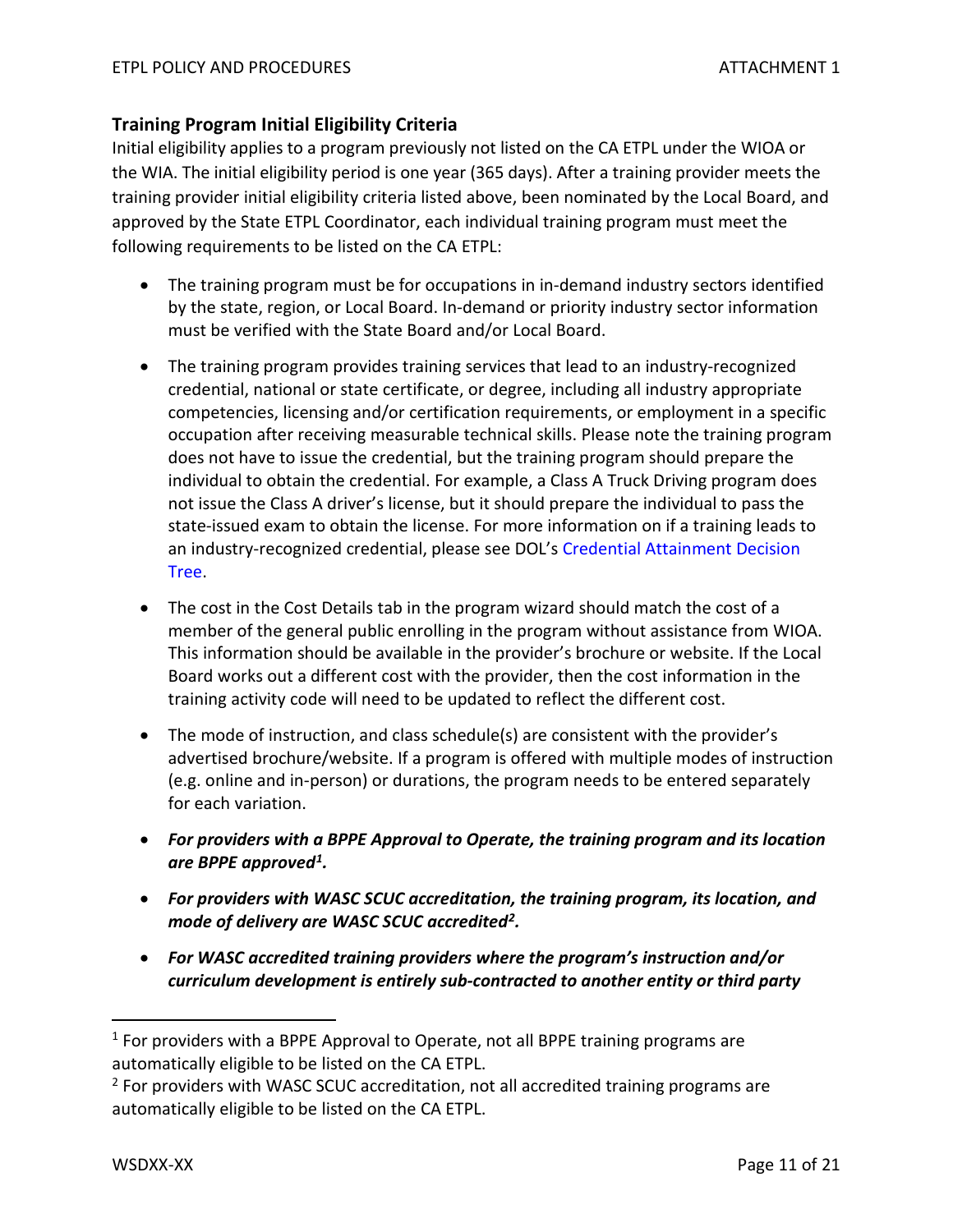*vendor, the training provider directly receiving tuition and related instruction fees (e.g. ITA) must meet the requirements outlined in this directive, and register in CalJOBS as a provider. See ETPL Definitions (Attachment 2) for the definition of thirdparty subcontracting and what is considered allowable.* 

- Program must provide and meet the following performance metrics based on aggregate data for all students in the program to ensure the program supports the ability for the individual to obtain an industry-recognized postsecondary credential, and/or employment upon completion of the program. The provider must provide performance data for the prior complete program year (July 1 – June 30).
	- o Public Postsecondary Community Colleges, CSUs, UCs, and Adult Education Secondary Schools are required to provide performance information for consideration of placement on the CA ETPL, but due to heavy state oversight, investment, and the inability to capture true program outcome data, these institution types are not required to meet a specific performance threshold to be listed on the CA ETPL. The following performance data must be provided and listed in CalJOBS:
		- Of individuals that exited the program, the percentage who successfully completed the training program (did not withdraw or transfer out of the program).
		- Of individuals that successfully completed the training program, the percentage who are employed within six months of graduating from the training program. For occupations for which the state requires passing an examination, the six month period begins after the announcement of the examination results for the first examination available after a student completes the program.
	- o Private Postsecondary Institutions are required to meet and provide the following performance data in CalJOBS:
		- Of individuals who exited the program, 50% successfully completed the training program (did not withdraw or transfer out of the program).
		- Of individuals who successfully completed the training program, 50% are employed within six months of graduating from the training program. For occupations for which the state requires passing an examination, the six month period begins after the announcement of the examination results for the first examination available after a student completes the program.

#### *Please note – Apprenticeship programs are not subject to program initial eligibility criteria.*

Once the training provider enters the program into CalJOBS, the Local ETPL Coordinator is responsible for reviewing the program information and either denying their inclusion on the CA ETPL, or nominating them for review by the State ETPL Coordinator through the CalJOBS approval process. The Local ETPL Coordinator must review and nominate, or deny a training program within 30 days of the completed application date.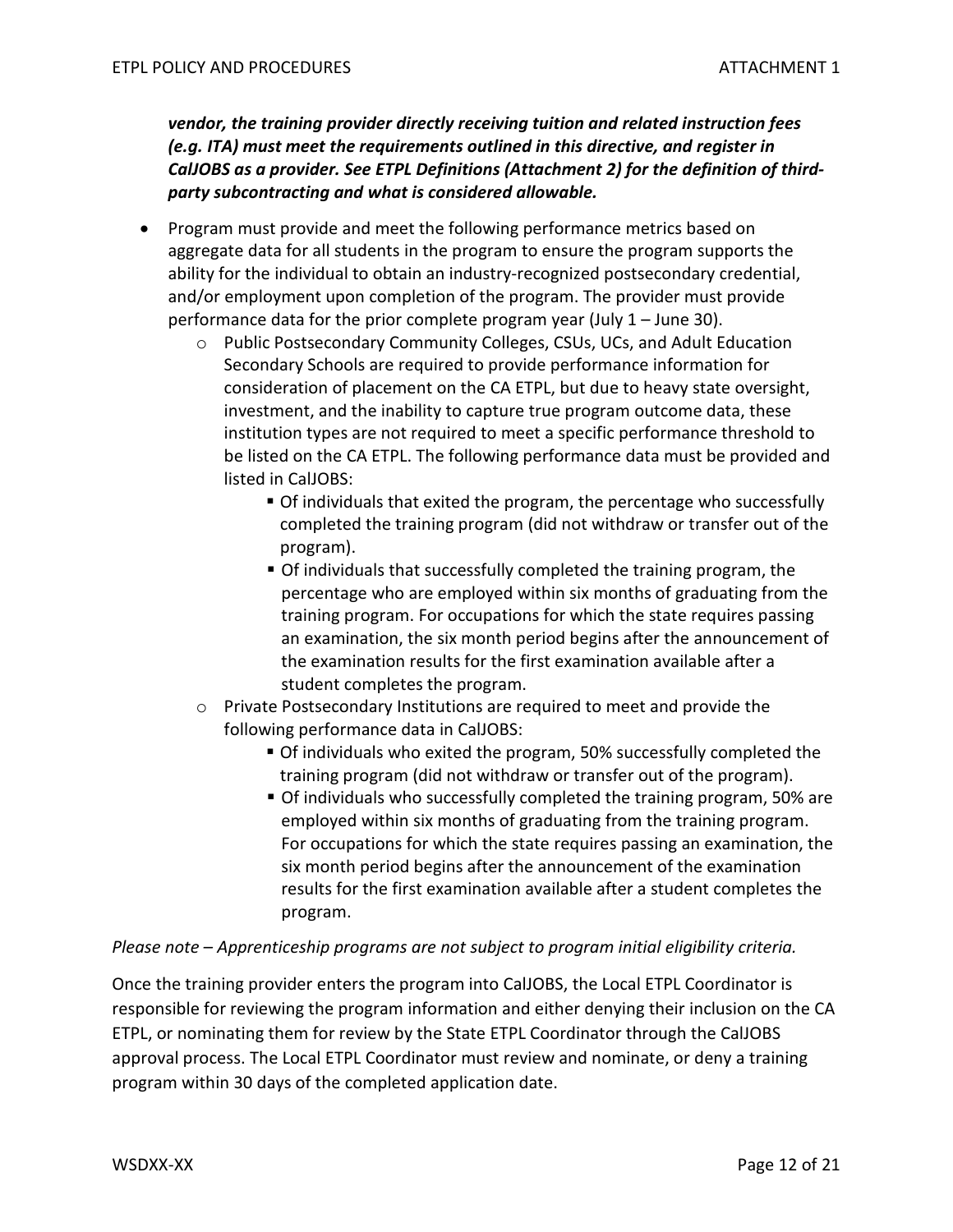The Local Board where the program is located is responsible for nominating the program. Please reference the *Approval or Denial of Training Provider/Program* section of this attachment for additional information.

For more information regarding the training provider and program initial eligibility process, please refer to the *CA ETPL Training Provider and Program Determination Flowchart* (Attachment 6).

# <span id="page-12-0"></span>**H. CA ETPL Continued Eligibility Criteria**

## <span id="page-12-1"></span>**Training Provider Continued Eligibility Criteria**

Continued eligibility applies to all training providers listed on the CA ETPL at any time under the WIOA or WIA, and whose initial eligibility has expired. A training provider's initial and continued eligibility is valid for 365 days after the provider is approved for the ETPL. *Since providers can be reviewed year-round, all active training providers on the CA ETPL will be evaluated annually by the EDD no earlier than 60 days, and no later than 30 days prior to the provider's eligibility expiration date to ensure they continue to meet eligibility to be retained on the CA ETPL.* To determine continued eligibility, the EDD must verify that the training provider continues to meet the requirements outlined in the *Training Provider Initial Eligibility Criteria* section of this Directive. DOL registered apprenticeships and DIR DAS approved apprenticeships do not have any continued eligibility requirements and will remain on the ETPL. It is recommended that apprenticeships update their program information annually.

*In addition, providers on the CA ETPL for two full program years (July 1 – June 30) must have at least one Title I, subtitle B enrollment during the previous two program years. If removed due to enrollment requirements, a provider must wait six (6) months from removal to submit their ETPL application for reinstatement and will not be held to the enrollment requirement when determining continued eligibility for placement back onto the list.*

## <span id="page-12-2"></span>**Training Program Continued Eligibility Criteria**

Continued eligibility applies to all training programs listed on the CA ETPL at any time under the WIOA or WIA and whose initial eligibility has expired. A training program's initial and continued eligibility is valid for 365 days after the program is approved for the ETPL. *Since programs can be reviewed year-round, all active training programs on the CA ETPL will be evaluated annually by the Local Board no earlier than 60 days, and no later than 30 days prior to the program's eligibility expiration date to ensure they continue to meet eligibility to be retained on the CA ETPL.*

Training providers must reapply for WIOA program certification using CalJOBS. All applications for continued eligibility of training programs will be evaluated as they are received, by the Local Board and EDD, to ensure they continue to meet eligibility to be retained on the CA ETPL. The Local Board where the program is located is responsible for evaluating the program.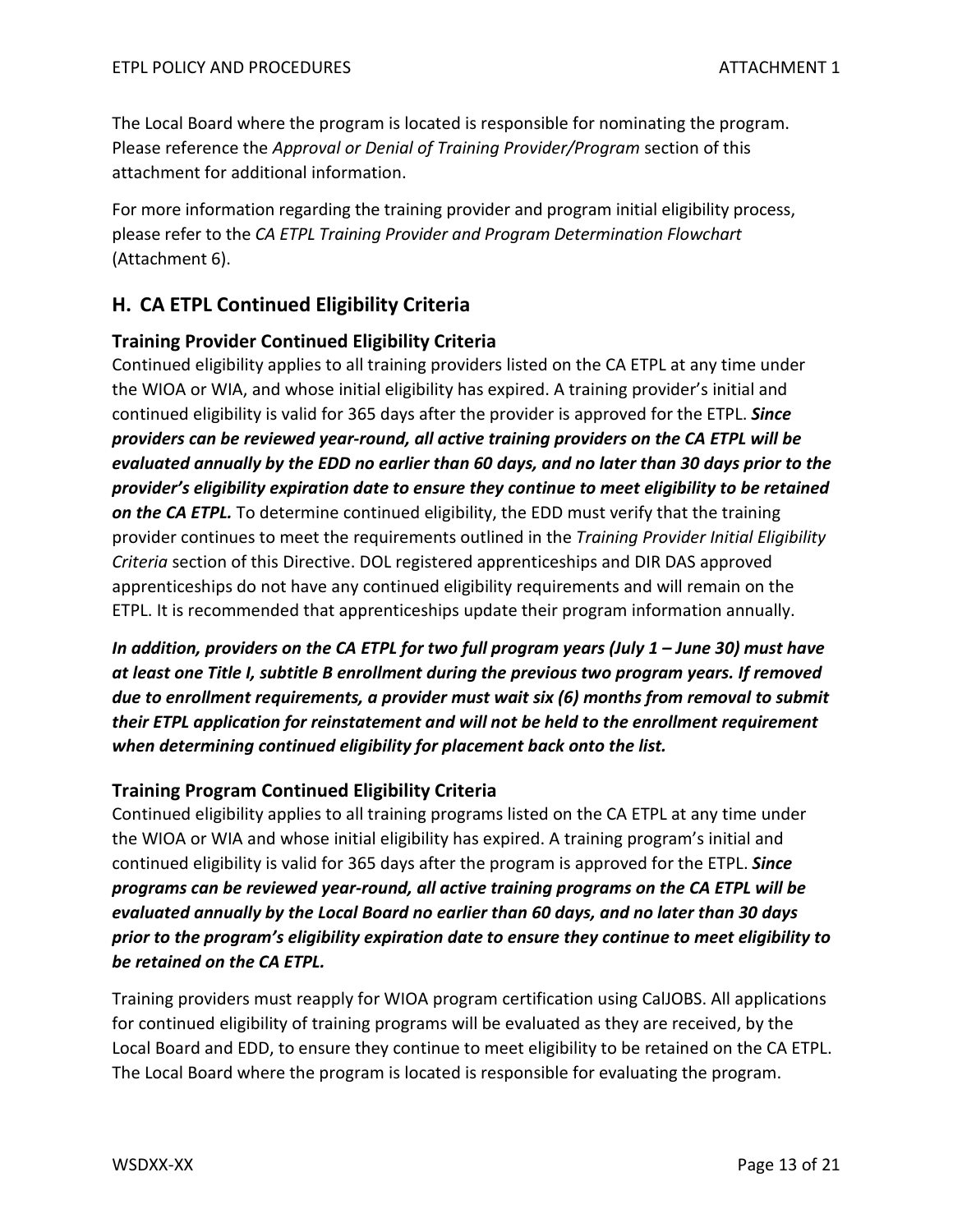After a training provider has met the training provider continued eligibility criteria listed above, each individual training program must meet the following requirements to retain their listing on the CA ETPL:

- Training program information is reviewed and updated in CalJOBS.
- Training program meets all requirements outlined above in the *Training Program Initial Eligibility Criteria* section of this attachment.
- CA ETPL training programs must meet performance metrics to retain their eligibility on the ETPL. The EDD will negotiate with DOL to establish yearly performance goals based on the WIOA primary indicators of performance. For continued eligibility, CA ETPL training programs (with the exception of apprenticeship programs, Adult Education programs, Community Colleges, UCs and CSUs) must meet or exceed the performance metrics required in initial eligibility, as well as the negotiated state-level Title I Adult performance goals. The EDD will publish the state-level negotiated performance goals in a Workforce Services Information Notice located on the [EDD website.](http://www.edd.ca.gov/) The continued eligibility performance calculations for each program is based on WIOA participant performance, and is verified using the federal ETP Report published annually by the state. Providers are required to collect and submit aggregate performance data for all students to EDD. The following outlines the performance metrics for continued eligibility:
	- $\circ$  The program must meet the following performance metric for all students for the most recent complete program year (July  $1 -$  June 30):
		- Of individuals who exited the program, 50% successfully completed (did not withdraw or transfer) the program.
	- o The program must meet the following performance metrics for WIOA participants for the most recent complete program year (July  $1 -$  June [3](#page-13-0)0)<sup>3</sup>:
		- **Employment Rate 2<sup>nd</sup> Quarter after Exit meets the state's negotiated** goal for the Title I Adult program.
		- Employment Rate 4<sup>th</sup> Quarter after Exit meets the state's negotiated goal for the Title I Adult program.
		- Median Earnings meet the state's negotiated goal for the Title I Adult program.
		- **EXTER** Credential Attainment meets the state's negotiated goal for the Title I Adult program (if applicable).
		- Measurable Skill Gains meets the state's negotiated goal for the Title I Adult program.

<span id="page-13-0"></span><sup>&</sup>lt;sup>3</sup> With the exception of completers, providers will be held accountable for the performance measures in which two complete years of data is available for their program(s) on the ETP Report.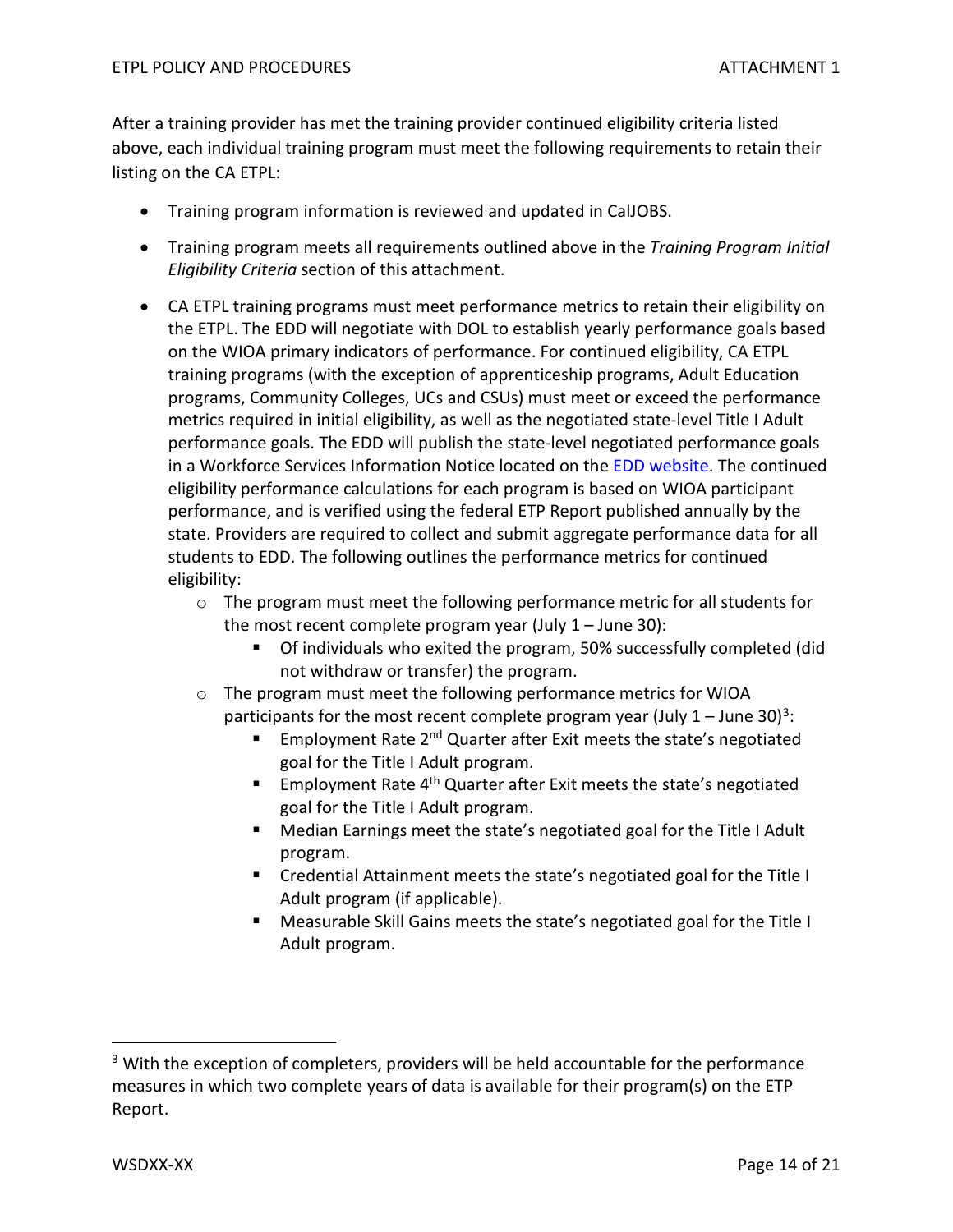Please see *CalJOBS ETPL Module Guide Card* (Attachment 5) for instructions on how providers reapply for WIOA program certification in CalJOBS.

For detailed information regarding the definitions and calculations of the WIOA primary indicators of performance, please see *Performance Guidance* [\(WSD19-03\)](https://www.edd.ca.gov/jobs_and_training/Active_Directives.htm).

Please refer to the *CA ETPL Training Provider and Program Determination Flowchart*  (Attachment 6) to determine if a training provider and its program(s) meet the continued eligibility criteria to remain on the CA ETPL.

# <span id="page-14-0"></span>**I. Approval and Denial of Training Provider/Program**

## <span id="page-14-1"></span>**Approval of Training Provider/Program**

After reviewing to ensure the provider/program meets the eligibility criteria above, the Local Board can nominate the training provider/program to the state for review. If nominating the provider to the State ETPL Coordinator, the signed *CA ETP Assurances Form* (Attachment 4) must be uploaded to the documents section of the Provider Profile in CalJOBS.

The State ETPL Coordinator will review providers within 30 days of their nomination by the Local Board. The EDD will review the provider/program's information to ensure it meets all initial or continued eligibility requirements outlined in this Directive. If eligible, the State ETPL Coordinator will approve the provider/program for the CA ETPL, and notify the Local ETPL Coordinator.

# *If the Local Board has additional local ETPL eligibility requirements, the Local ETPL Coordinator must review all CA ETPL approved distance education programs, as well as all instate CA ETPL approved programs located in the Regional Planning Unit for inclusion on their local ETPL.*

If the Local Board does not have additional local ETPL eligibility requirements, all approved CA ETPL programs must be included on the Local Board's local ETPL.

## <span id="page-14-2"></span>**Denial of a Training Provider/Program**

After review, if a Local Board determines the training provider/program does not meet the requirements to be listed on the CA ETPL, the Local Board must inform the training provider in writing with the reason(s) for the denial, and provide information on the Local Board appeal process within 30 days of receipt of the application. A copy of the written notification provided to the provider must be uploaded to the documents section of the Provider Profile in CalJOBS within 10 business days of issuance.

If the Local Board nominates a provider/program to the state for review, but upon review, the State ETPL Coordinator denies the training provider/program listing on the CA ETPL, the EDD must inform the Local Board of the denial and the reason(s) for the denial within 30 days of receipt of the nomination. The Local Board must in turn inform the training provider in writing with the reason(s) for the denial, and information on the Local Board appeal process within 30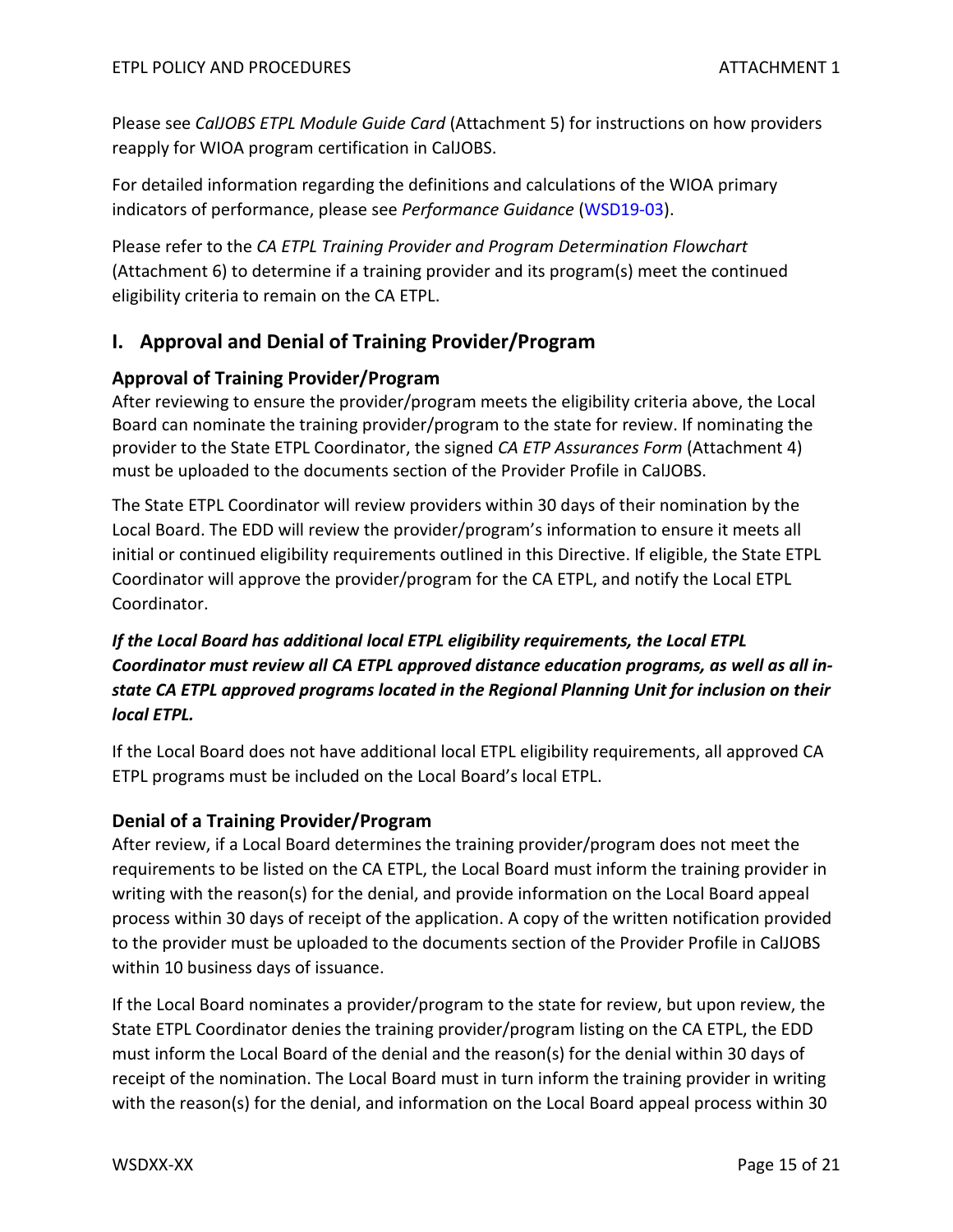days of receipt of the EDD's decision. A copy of the written notification provided to the provider must be uploaded to the document section of the Provider Profile in CalJOBS within 10 business days of issuance.

If the training provider is able to rectify the issue that caused the denial, the Local Board can review the information and resubmit to the State ETPL Coordinator for review. For example, if a provider is denied solely because the *CA ETP Assurances Form* (Attachment 4) was not uploaded to CalJOBS, the State ETPL Coordinator would notify the Local Board, which would notify the provider. The Local Board can then nominate the provider again once the form is uploaded to CalJOBS.

The training provider's request to be on the CA ETPL must be denied if the training provider fails to provide complete information, intentionally provides inaccurate information, or has substantially violated any WIOA requirement(s). If the EDD, in consultation with the nominating Local Board, determines a training provider intentionally supplied inaccurate information or violated any WIOA requirement(s), the EDD or the Local Board shall deny the training provider's application for the CA ETPL, and the training provider is not allowed to be reconsidered for inclusion on the CA ETPL for at least two years.

If approved for inclusion on the CA ETPL, but the Local ETPL Coordinator determines the training provider/program does not meet their local ETPL requirements, the Local Board must inform the training provider in writing with the reason(s) for the denial, and information on the Local Board appeal process within 30 days of receipt of the application. A copy of the written notification provided to the provider must be uploaded to the documents section of the Provider Profile in CalJOBS within 10 business days of issuance.

# <span id="page-15-0"></span>**J. Delisting Training Providers/Programs**

To ensure the integrity of the CA ETPL, the Local Board or the EDD will remove a training provider or program from the CA ETPL at any time for the items below:

- 1. The training provider will be immediately removed from the CA ETPL for any of the following reasons until such time as they meet continued eligibility. A provider who has been removed from the list for any of the following reasons is liable to repay all Adult and Dislocated Worker training funds received during the period of noncompliance:
	- a. The training provider has lost its accreditation or its approval to operate from its regulating agency.
	- b. A private postsecondary training provider no longer meets the exempt criteria per CEC [Section 94874,](https://leginfo.legislature.ca.gov/faces/codes_displaySection.xhtml?sectionNum=94874.&lawCode=EDC) or the provider's Verification of Exemption by BPPE (if required by the EDD) expired or is revoked, and the provider does not have a new Verification of Exemption, or BPPE Approval to Operate.
	- c. The nonprofit Community Based Organization no longer qualifies under Section 501(c)(3) of the Federal Internal Revenue Code.
	- d. The apprenticeship program is no longer registered with the DOL under the National Apprenticeship Act, or is no longer approved by DIR DAS. The State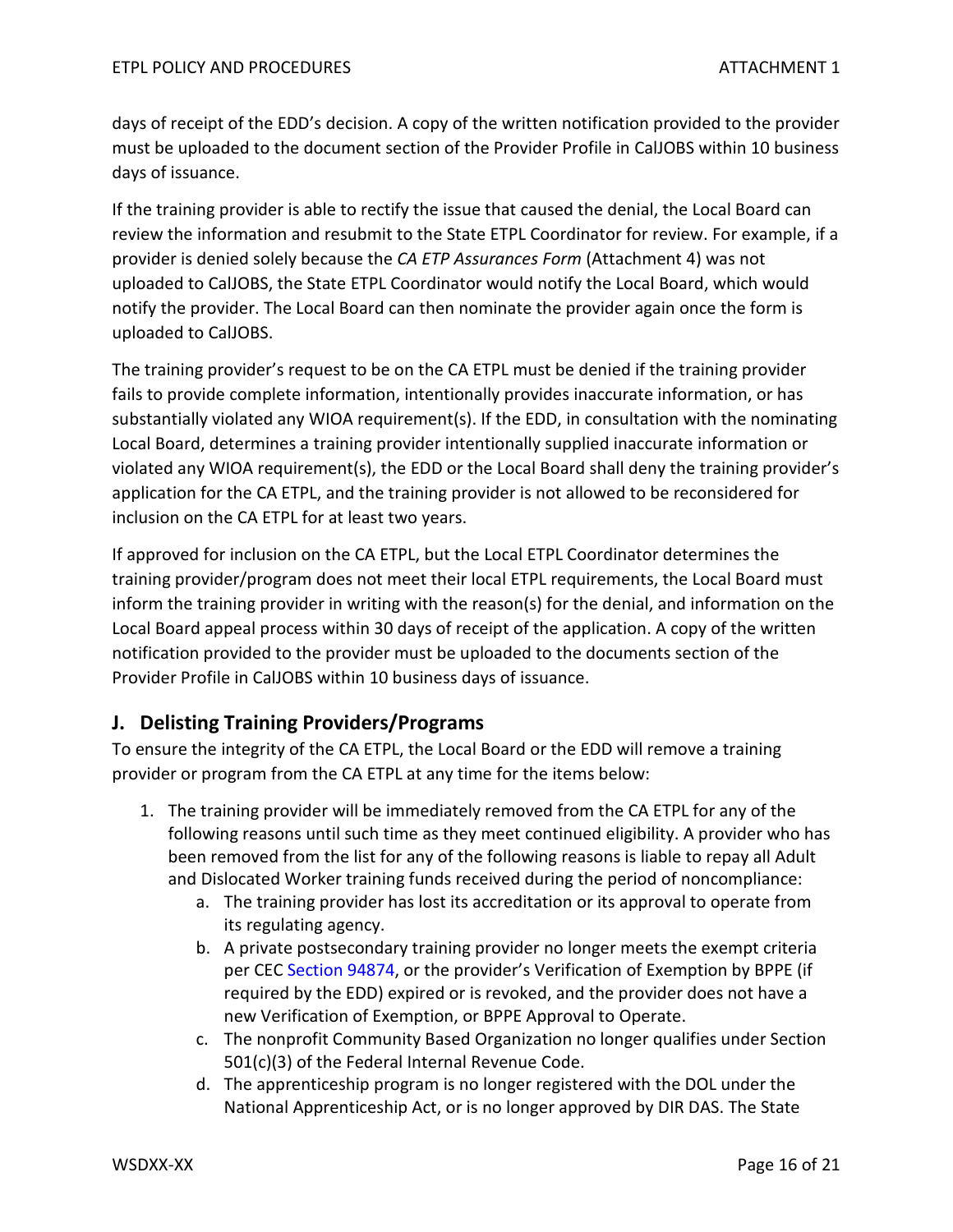ETPL Coordinator is responsible for removing apprenticeship programs.

- e. The pre-apprenticeship program no longer has a Letter of Commitment from a DOL registered or DIR DAS approved apprenticeship program, or no longer leads to an industry-recognized postsecondary credential.
- f. It is determined the provider sub-contracted instruction of the program to another entity without approval from WASC or BPPE. See *ETPL Definitions* (Attachment 2) for the definition of third-party subcontracting.
- g. The provider is not in compliance with WIOA Section 188.
- 2. A training provider will be immediately removed from the CA ETPL for a period of no less than two years for any of the reasons listed in this section. A provider who has been removed from the list for any of the following reasons is liable to repay all Adult and Dislocated Worker training funds received during the period of noncompliance:
	- a. The state identifies the Local Board and training provider are participating in pay-to-play activities (commonly known as kickbacks) that include, but are not limited to: the Local Board received monetary or gift exchanges for (or in the hope for) referrals to a specific training provider, and/or exchanges of money or gifts to have the training provider listed on ETPL. As part of the annual on-site monitoring of Local Boards, if it is determined the Local Board is engaging in pay-to-play activities, a corrective action is required, and failure to take timely action to be in compliance may result in decertification of the Local Board involved.
	- b. It is determined the training provider falsely reported information.
	- c. The training provider substantially violated a provision of Title I of WIOA, or its implementing regulations.
	- d. The training provider's top level leadership (e.g. owner, CEO, Director, etc.) is convicted of violating any federal or state law associated to the operation of the institution.
- 3. The EDD, in coordination with the Local Board, can remove a provider for any of the following reasons. Reactivation to the list is at the discretion of the State ETPL Coordinator and the Local Board:
	- a. It is determined the provider is not serving or providing value to WIOA participants, and is listed on the CA ETPL solely for other purposes, such as the utilization of Workers' Compensation Supplemental Job Displacement Benefit vouchers.
	- b. The provider has not served at least one Title I, subtitle B enrollment during the previous two program years. See "Training Provider Continued Eligibility Criteria" for requirements to be reinstated to the ETPL.
	- c. The provider's CalJOBS profile and/or program information is inaccurate or incomplete.
	- d. The training provider has not demonstrated a good faith effort in providing the ETP Report data to the EDD.
	- e. The provider no longer wishes to be listed on the CA ETPL.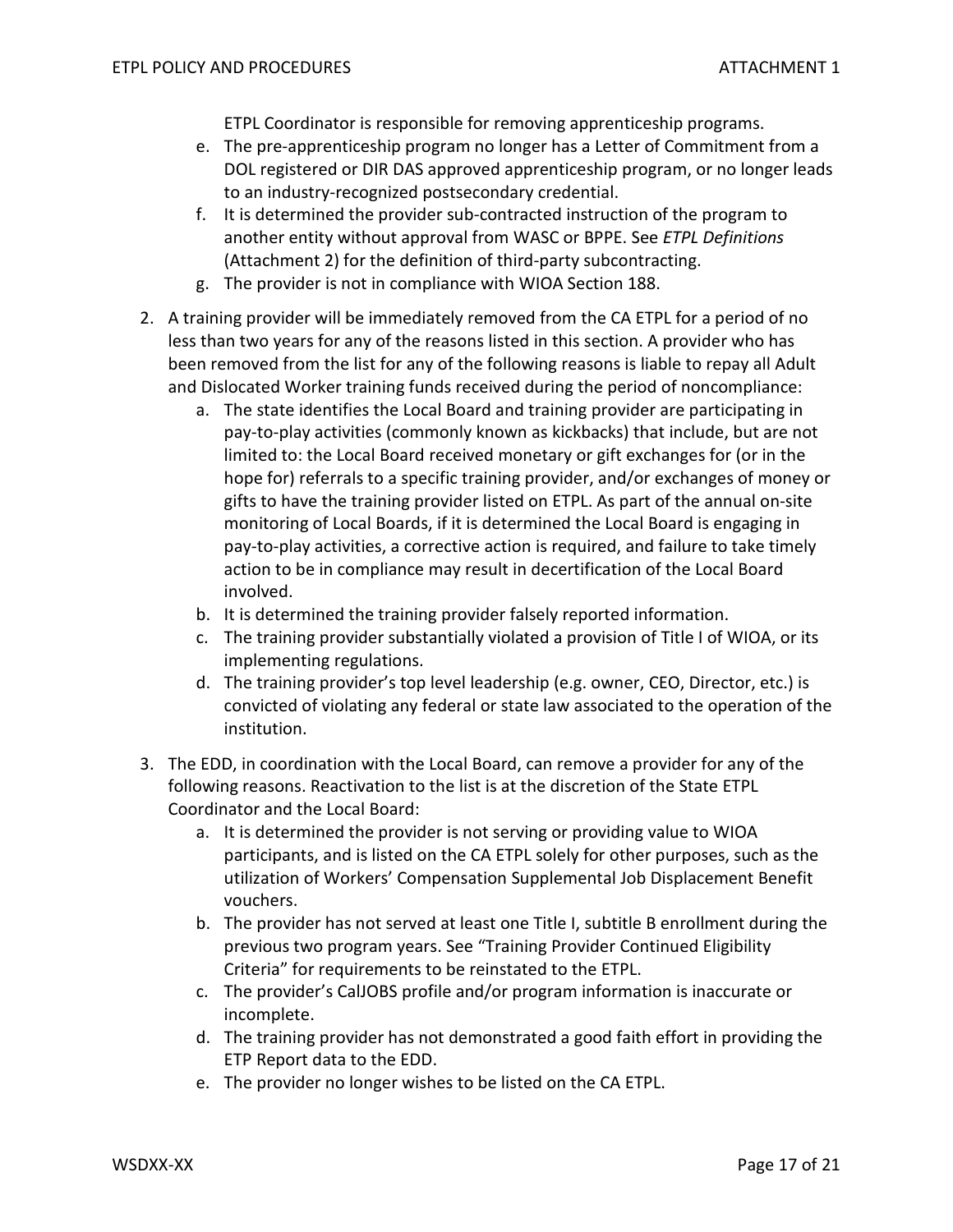*4. In an effort to safeguard WIOA funds, the training provider will be suspended from the CA ETPL if the training provider is under any federal, state, or local investigation. During the period of suspension, no new enrollments may occur, but the training provider can continue to serve existing WIOA-funded enrollments. Once the investigation is complete, a review of the findings by the state will determine if the provider can be reinstated to the CA ETPL.*

If a training provider/program is removed from the CA ETPL, the EDD must inform the Local Board of the denial and the reason(s) for the delisting within 30 days of the removal. The Local Board must in turn inform the training provider in writing with the reason(s) for the delisting, and provide information on the Local Board appeal process within 30 days of receipt of the EDD's decision. A copy of the written notification provided to the provider must be uploaded to the document section of the Provider Profile in CalJOBS within 10 business days of issuance.

All training provider/programs removed from the CA ETPL must be removed from the local ETPL immediately upon notification from the EDD, as any new enrollments into a training program not eligible to be on the CA ETPL will result in disallowed costs.

It is the responsibility of the EDD and the Local Board to work together to ensure any participants currently enrolled in a training program removed under items 1 and 2 experience minimal disruption. If the training provider or program is removed due to items 1, 3, or 4, any participants already enrolled (attended at least one day of instruction) can continue participation in the program until the training is complete, but no new enrollments may occur.

Please see [WSD19-10](https://www.edd.ca.gov/jobs_and_training/Active_Directives.htm) for additional information regarding the recovery of training funds.

## <span id="page-17-0"></span>**K. Placing Delisted Training Providers/Programs Back on the ETPL**

Requests to be placed back on the CA ETPL must be submitted through the Local Board (unless the provider is a Distance Education or apprenticeship program). The training provider and program(s) must meet all criteria outlined in the *CA ETPL Continued Eligibility Criteria* section of this attachment to be placed back on the CA ETPL.

If the training provider is removed for item 2 of the *Delisting Training Providers/Programs* section of this directive, two years must have passed from the time of their removal before they can be placed back onto the CA ETPL.

If the training provider is removed for item 3(b) of the *Delisting Training Providers/Programs* section, the provider must wait 6 months from the date of removal before submitting an ETPL application for reinstatement.

#### <span id="page-17-1"></span>**L. Appeals**

#### **Appeals to the Local Board**

Each Local Board must have a written appeal process for the CA and local ETPL that includes the following required provisions: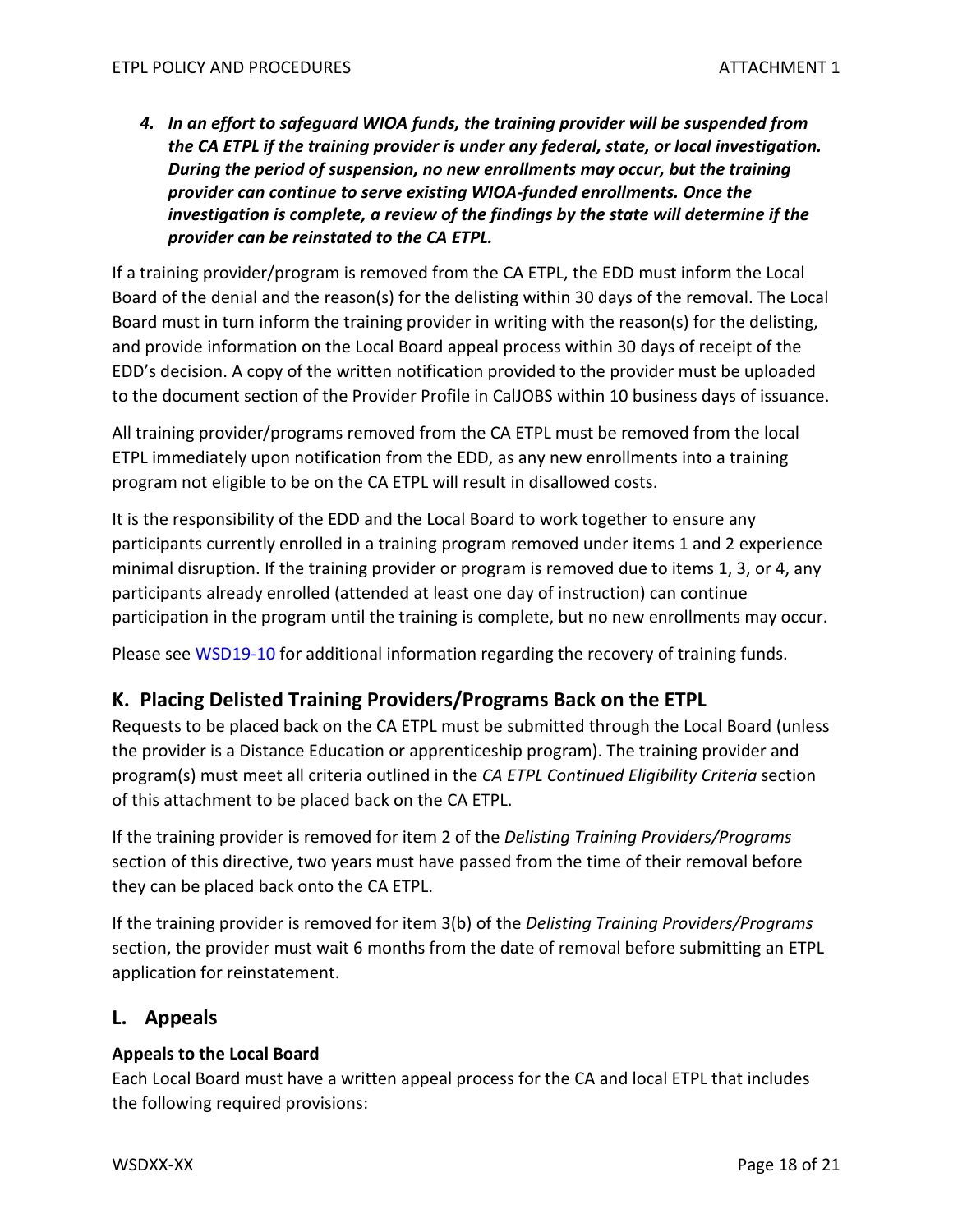- Instructions for a training provider wishing to appeal a decision. The training provider must appeal to the Local Board in writing within 30 days of the issuance of the denial or delisting notice. The appeal must include a statement of the desire to appeal, specification of the training program(s) in question, the reason(s) for the appeal (i.e. grounds), documentation supporting the grounds for the appeal, and the signature of the appropriate training provider official.
- An initial informal meeting between the Local Board staff and the training provider. The purpose of this meeting is to identify if there is a simple solution to resolve the dispute.
- The opportunity for training providers to have a hearing. The hearing officer shall be an impartial person. The hearing officer shall provide written notice to the concerned parties of the date, time, and place of the hearing at least ten calendar days in advance of the scheduled hearing. Both parties shall have the opportunity to present oral and written testimony under oath, to call and question witnesses, request documents relevant to the proceedings, and have legal representation.
- The hearing officer's final decisions must be made within 60 days of receipt of the appeal, and the training provider and the Local Board notified in writing of the final decision.
- A copy of the final decision must be emailed to the State ETPL Coordinator [\(wsbetpl@edd.ca.gov\)](mailto:wsbetpl@edd.ca.gov), and the Local ETPL Coordinator must upload the final decision to the Provider Profile section of CalJOBS.

#### <span id="page-18-0"></span>**Appeals to EDD**

Distance Education and Apprenticeship programs can appeal directly to the EDD. All other training provider may appeal to the EDD only if the local appeal process has been exhausted, and the provider is dissatisfied with the Local Board's final decision.

- A training provider wishing to appeal a Local Board's decision must submit a written appeal to the EDD within 30 days from the date of the Local Board's final decision. The request for appeal must include a statement of the desire to appeal, specification of the training program in question, the reason(s) for the appeal (i.e. grounds), Local Board's final decision document, and the signature of the appropriate training provider official. The appeal should be sent to: [wsbetpl@edd.ca.gov.](mailto:wsbetpl@edd.ca.gov)
- The EDD will promptly notify the appropriate Local Board when the EDD receives a request for appeal and when a final decision has been rendered.
- The EDD will review appeals received, make a decision, and notify the training provider and the Local Board.
- The EDD will upload the state's final decision to the Provider Profile in CalJOBS.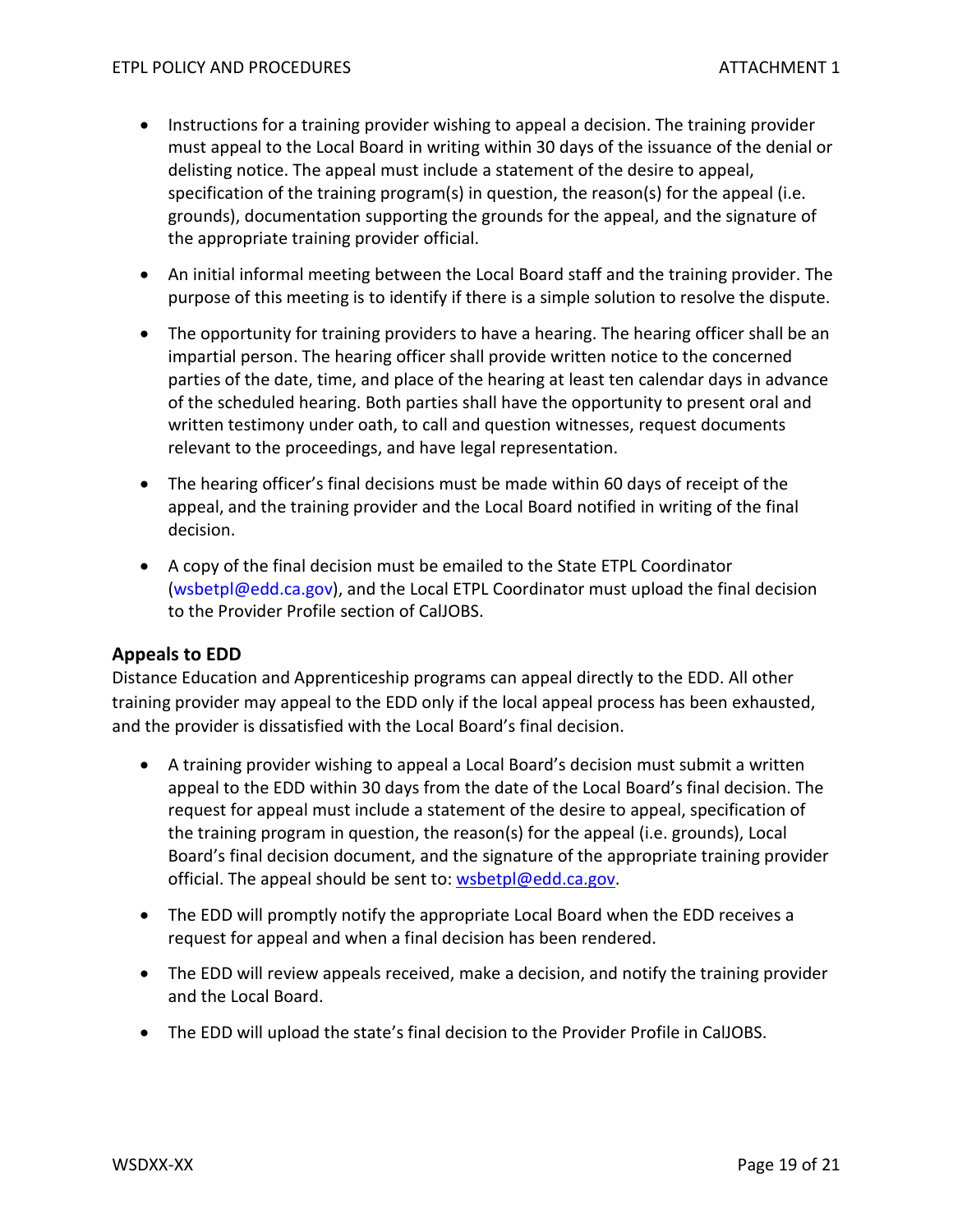# <span id="page-19-0"></span>**M.Maintenance of the CA ETPL**

The EDD is responsible for the maintenance and publishing of the CA ETPL. Local Boards, in turn, are responsible for ensuring all of their AJCC locations have access to the most recent version of the CA and local ETPLs. Local Boards may include additional performance, occupational, and/or industry data to augment the CA ETPL listings on their local ETPL.

Local Boards, job seekers, and training providers have access to the CA ETPL o[n CalJOBS](http://www.caljobs.ca.gov/) by clicking the *Access California's ETPL and Apprenticeship Providers* link from the homepage, or by clicking *More Career Services*, and then *Education Services* section.

## <span id="page-19-1"></span>**N. ETP Report**

The WIOA requires the state to submit an ETP Report with the federal WIOA Annual Performance Report on October 1<sup>st</sup> utilizing a template developed jointly by the DOL and U.S. Department of Education. This report includes all WIOA and non-WIOA participants served by each training program listed on the CA ETPL<sup>[4](#page-19-3)</sup>. The DOL has made the ETP Report data available to the public via [trainingproviderresults.gov.](https://www.trainingproviderresults.gov/#!/)

The ETP Report gathers critical information, including the employment, earnings, and credentials obtained by participants in the training program. This information will be widely disseminated to assist participants and members of the general public in identifying effective training providers and programs. This information will also benefit the training provider by providing awareness of their program, and serving as a tool to potentially enhance their programs.

All training providers are required to electronically submit the program participant data outlined in the *CA ETP Assurances Form* (Attachment 4). The state recognizes the reporting burden this causes, and understands the data limitations, so the state will work with training providers based on the available data provided.

Data reporting for the annual ETP Report will be a phased approach with the state working collaboratively with Local Boards, and training providers to obtain the required information. Training providers that demonstrate a good faith effort in providing data will not be subject to removal from the ETPL; however, failure to provide any data may result in removal from the CA ETPL. Performance data from the ETP Report will be used for continued eligibility review of all training programs, excluding DOL registered or DIR DAS approved apprenticeships.

# <span id="page-19-2"></span>**O. Technical Assistance and Resources**

Technical assistance will be provided by BPPE, DIR DAS, Local ETPL Coordinators, and EDD on respective application processes, compliance requirements, and reporting documents. Each Local Board must identify a Local ETPL Coordinator(s) using the *Local ETPL Coordinator Contact* 

<span id="page-19-3"></span><sup>&</sup>lt;sup>4</sup> Apprenticeship programs are excluded from this requirement.